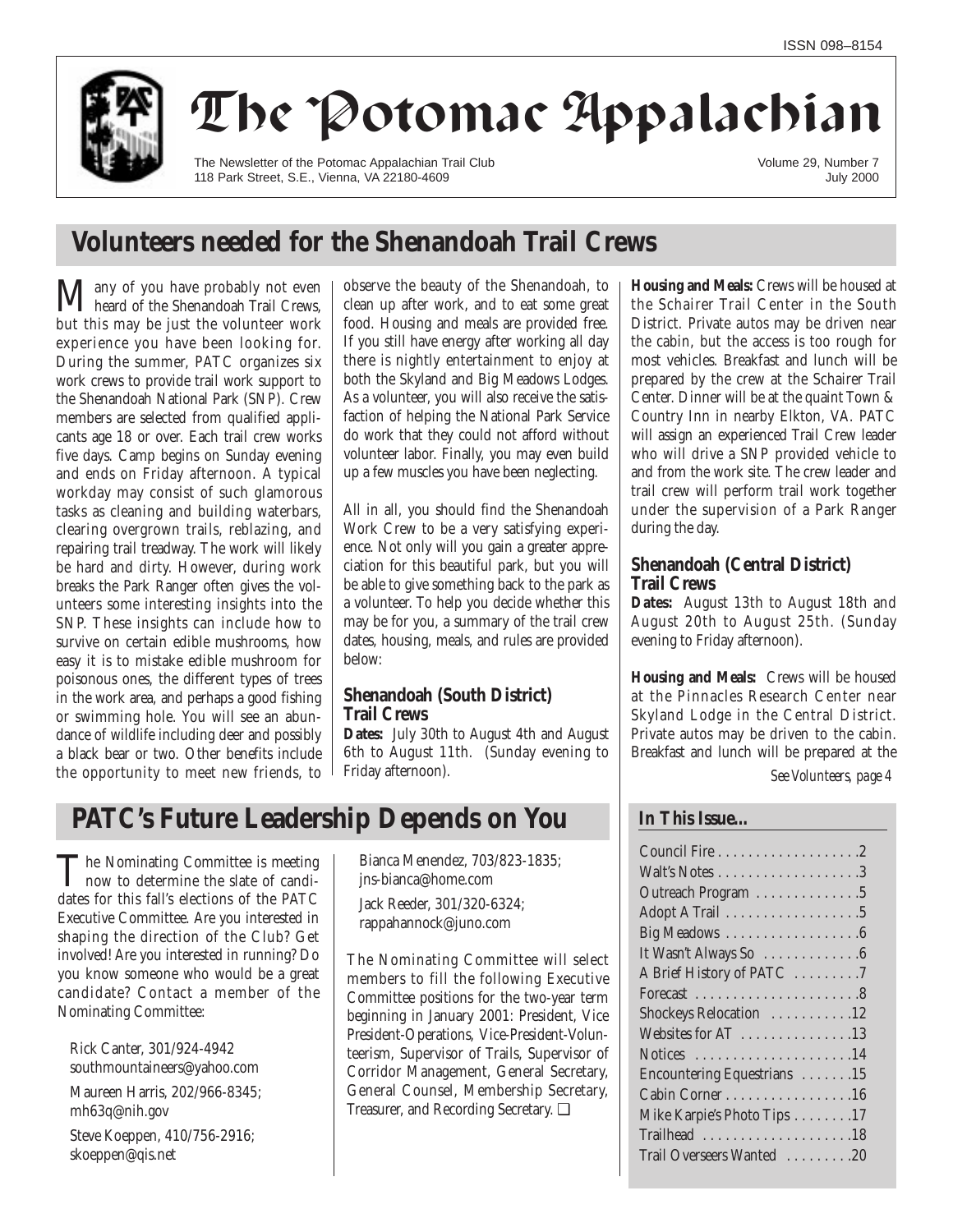#### **Council Members, Chairs and** *PA* **Staff**

#### **Officers**

**President:** Walt Smith, 703/242-0693 Ext. 40, wsmith@visuallink.com **VP Operations:** Tom Johnson **VP Volunteerism:** Mickey McDermott **Supervisor of Trails:** Pete Gatje Email: PJGatje@aol.com **Supervisor of Corridor Management:** Tom Lupp **General Secretary:** Warren Sharp

**General Counsel:** Eric Olson **Membership Secretary:** Terry Cummings **Treasurer:** Dick Newcomer **Recording Secretary:** Gerhard Salinger

**Sections/ Chapters Mountaineering Section:** Greg Christopulos **SMRG:** Peter Pennington **Ski Touring Section:** Steve Brickel **North Chapter:** Steve Koeppen **N. Shenandoah Valley Chapter:** Martha Clark **S. Shenandoah Valley Chapter:** Michael Groah **Charlottesville Chapter:** John Shannon **West Virginia Chapter:** Judy Smoot

**Standing Committee Chairs (Council Members) Blackburn Trail Center:** Chris Brunton **Cabins:** Mel Merritt **Cabin Construction:** Charlie Graf **Conservation:** Mary Margaret Sloan **Grants & Donations:** Jack Reeder **Endowment:** Dick Newcomer **Finance:** John Richards **Hikes:** Tom Johnson, 410/647-8554, johnts3@juno.com **Internet Services:** Stephen Raia **Land Management:** Anita Canovas **Land Acquisition:** Phil Paschall & Eric Olson **Legal:** Eric Olson **Maps:** Dave Pierce **Maryland Appalachian Trail Management Committee:** Charlie Graf *Potomac Appalachian:* Bianca Menendez **Public Affairs:** Terry Cummings **Publications:** Aaron Watkins **Shelters:** Charlie Graf, 410/757-6053

**Tuscarora Trail Land Management:**  Lloyd MacAskill **Special Committees/Ongoing Activities Archives & Library:** Carol Niedzialek **Cabin Reservations:** Darlene Wall **Deputy Supervisor of Trails:** Rick Rhoades **Firestone Tract Management:** Shirley Strong **Information/Sales Desks:** Marguerite Schneeberger **Medical:** John McNamara **SNP Boundary Trailheads Study Group:** Kerry Snow & George Walters **Tuscarora Trail Shenandoah Valley Project:**  Phoebe Kilby & Larry Bradford **Vining Tract Management:** Howard Johnson **Vienna Chamber of Commerce:** Patricia Driscoll-Smail *Potomac Appalachian*

**Trail Patrol:** Kumait Jawdat

**Chief Editor:** Bianca Menendez jns-bianca@home.com **Features Editor:** Joanne Erickson **Forecast Editor:** Joe O'Neill JJONeill@visi.net **Pre-press:** Nancy Merritt, MeritMktg@aol.com

## **Council Fire**

The Council held its regular meeting on<br>May 9, 2000 at the Club headquarters. The meeting was attended by 21 Council members, 1 staff, and 3 Club members. The PATC membership stands at 7,011, with 84 new members registering in the previous month.

PATC will participate in the Mid-Atlantic Governors' Conference on Greenways in September 2001. PATC will host a preconference hike along the AT in northern Virginia demonstrating trail location, construction, and maintenance. The Cadillac Trail Crew will provide workshops on construction and maintenance of primitive trails. PATC will also lead a workshop on developing volunteer organizations. Vice President Tom Johnson and Director of Administration Wilson Riley are the contacts.

### **Volunteers Needed!**

Tom Johnson is looking for volunteers to provide a program on how to take a hike including planning, appropriate gear, safety, Leave-No-Trace, and other topics, for the Women's Center in Vienna in October.

The summer Trail Crews in the Shenandoah National Park are not yet filled. Supervisor of Trails Pete Gatje is looking for volunteers to do trail work under supervision in the SNP for five days. Accommodations and meals are provided.

#### **Changes in Leadership Duties**

The Council voted modifications of the duties and responsibilities of elected officers so that each Club function is represented on the Executive Committee. The Vice Presidents of Operations and of Volunteerism will more actively coordinate the work of committees that fall within their purview. The General Secretary now oversees all activities having to do with facilities and does less with the day-to-day operations of the Club. The Supervisor of Corridor Management has responsibility for corridor management on the Tuscarora Trail as well as the AT. The nominating Committee will use this information to recruit nominees for officers to be elected this fall.

### **Cabins Update**

The Council modified the policy allowing Trail Overseers to reserve cabins for work trips. Work trips advertised in the *PA* can continue to reserve cabins. For work trips not advertised, the Supervisor of Trails must approve the cabin reservation.

The Council voted not to renew the lease for Garlan Cabin.

### **Conservation Activities**

The Council approved a letter to Congressman Wolf supporting the use of the Land and Water Conservation Fund to support the purchase of the Ovoka Farm property to

*See Council Fire, page 3*

#### **HEADQUARTERS HOW TO GET IN CONTACT WITH US FOR CABIN RESERVATIONS, MEMBERSHIP INFORMATION, AND SALES**

**Address:** 118 Park Street, S.E., Vienna, VA 22180 **Hours:** Monday through Thursday, 7 p.m. to 9 p.m. and Thursday and Friday 12 Noon to 2 p.m. **Phone #:** 703/242-0315 **To receive an information packet:** Extension 10 **To leave a message for the Club President Walt Smith:** Extension 40 **24-hr. Activities Tape #:** 703/242-0965 **Facsimile #:** 703/242-0968 **Club E-mail #:** Wriley1226@aol.com **World Wide Web URL:** http://www.patc.net

#### **STAFF**

#### **DURING REGULAR BUSINESS HOURS**

**Director of Administration:** Wilson Riley (Ext. 11) Email: Wriley1226@aol.com **Trails Management Coordinator:** Heidi Forrest (Ext.12) Email: heidif@erols.com **Business Manager:** Regina Garnett (Ext. 15) Email: rgarnett@erols.com **Membership/Cabin Coordinator:** Pat Fankhauser (Ext. 17) Email: pfankh@erols.com **Sales Coordinator:** Maureen Estes (Ext. 19) Email: patcsales@erols.com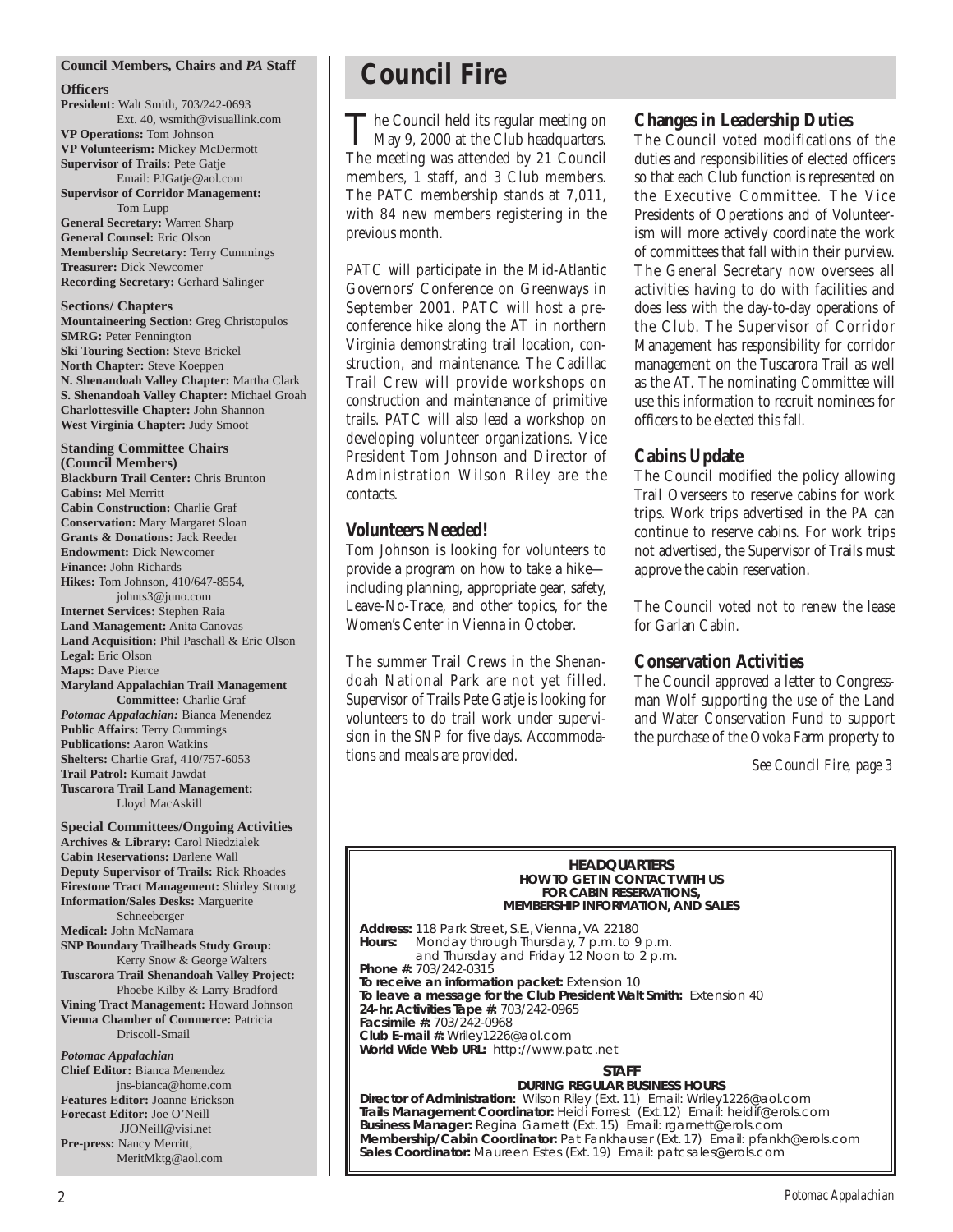#### protect trail in the Sky Meadows State Park. *Council Fire, from page 2*

### **Guidebooks and Maps**

In the next few weeks, the new guide to trails in the Massanuttens will be published as will the revised Circuit Hikes in Virginia,

## **Walt's Notes**

### **Woods and More Woods**

Located in four states, PATC owns land on nearly forty different tracts that range in size from an acre to more than two hundred acres. Most of the land is covered with trees.

In May, I attended a conference at Sweet Briar College on "Managing to Create the Ancient Forest." Landowners, forest advisors, educators, conservationists, and volunteers interested in the health and longterm management of forests gathered to examine ways to create old-growth forests.

Why should anyone be promoting oldgrowth forests? The many benefits were discussed: economic, recreational, cultural, and spiritual. Older forests are especially valuable as reservoirs of plant and wildlife diversity.

Following two days of discussions on forest management and related problems in the US and Great Britain, we went to the field to see old-growth trees. I chose to hike with a group in the James Madison Landmark Forest at Montpelier, Virginia. The old oak and tulip popular trees, some of which were in place when the Madisons lived there in the late 1700s, were magnificent to see. I could not help but wonder if perchance there are still some old growth trees tucked away somewhere on PATC property.

### **What Should PATC Do With All Its Woods?**

We do not talk much about our trees at Council meetings. In fact, since we have not inventoried our property, I do not know where we would begin discussions. If forest management were defined as "the art, science, and business of managing a forest for its most productive and beneficial uses based on the landowners' goals and objectives," then what would be our goals and objectives?

Pennsylvania, Maryland, and West Virginia. Maps 2/3 and 4 in Pennsylvania, 7 in northern Virginia, and 10 in the central part of the SNP will be revised by September. Sale of the Pennsylvania maps has increased dramatically since becoming part of the AT Guidebook for Pennsylvania.

Do you have an interest in helping to develop policy pertaining to PATC-owned forests? How should our plan relate to what the neighbors are doing? Would you look at the woods from the standpoint of an ecologist or a landscape artist? Do you think that in some areas we should promote old growth through thinning? Should we be burning all deadfall in cabin fireplaces, or are there some tracts where the deadfall should remain in place? Should timber be sold from some parcels? Should we manage differently along streams? How does the socalled "riparian effect" influence biodiversity? How should we, as a volunteer organization, address the issue of forest management? Should we assemble a group, visit a select number of sites, and then discuss an

approach?

David Pierce will accept comments on these maps until July 30. ❑

> *—Gerhard Salinger Recording Secretary*

### **Select Forest Management Group**

I would like to assist our Land Management Committee by forming a sub-committee that would develop some approaches for managing our forestlands. The membership of the group should be diverse, including specialists as well as members who are simply interested in woodland habitats. Please contact me by telephone at the Club headquarters or via e-mail if you would enjoy helping develop some policy on the subject.

See you on the trail,

Walt



*Oliphant property, purchased November 1998. PATC woods with stream near Myron Glaser cabin.*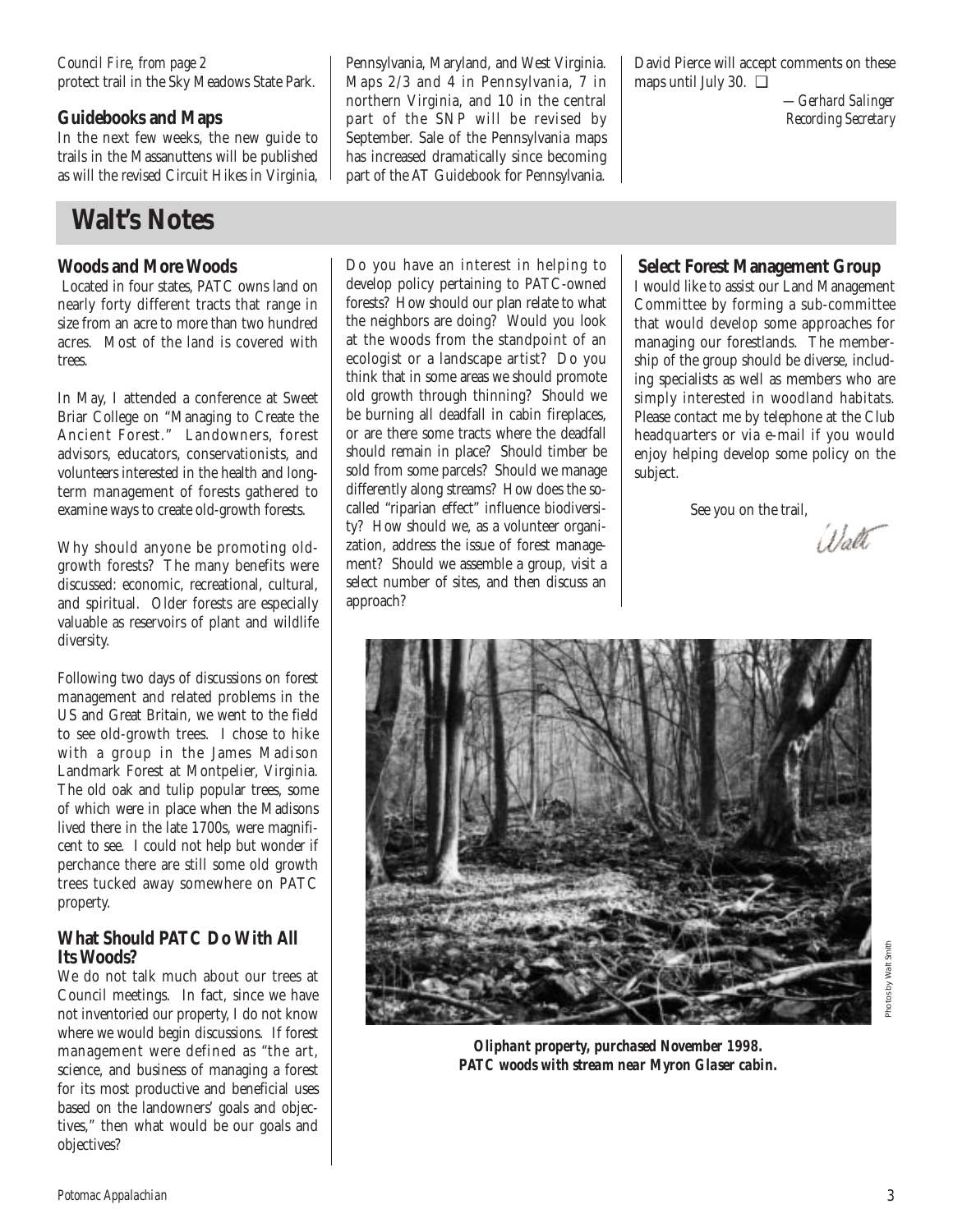### *Volunteers, from page 1*

Research Center. Dinner will be eaten together in the beautiful Skyland Lodge dining room. PATC will assign an experienced crew leader who will drive the SNP provided vehicle to and from the work site. The crew leader and trail crew will perform trail work together under the supervision of a Park Ranger during the day.

### **Shenandoah (Northern District) Trail Crews**

**Dates:** August 27th to September 1st and September 4th\* to September 8th. (Sunday evening to Friday afternoon). \*Starts Monday evening due to Labor Day holiday.

**Housing and Meals:** Crews will be housed at the Pinnacles Research Center near Skyland Lodge in the Central District. Private autos may be driven to the cabin. Breakfast and lunch will be prepared at the Research Center. Dinner will be eaten together in the beautiful Skyland Lodge dining room. PATC will assign an experienced crew leader who will drive the SNP provided vehicle to and from the work site. The crew leader and trail crew will perform trail work together under the supervision of a Park Ranger during the day.

If you are interested in becoming a Shenandoah Work Crew volunteer, contact Heidi Forrest at PATC Headquarters at 703/242-0693 ext 12 and request a work crew application form. You will be notified whether or not your application is accepted within two weeks of the date your completed application is received at PATC Headquarters. Please do not apply unless you intend to make a firm commitment. If you are accepted and later cancel or do not show, your \$20 refundable deposit (from new crew members only) will not be returned to you since PATC loses money spent for your pre-purchased food. ❑

*—Pete Gatje Supervisor of Trails*

### **Trail Crew Rules**

Crew member applications must be screened and approved by either the PATC Supervisor of Trails, a PATC District Manager, or the PATC Trails Coordinator. Previous proven crew members will be given preference. Crew members may be male or female 18 years or older.

Maximum of six members per crew. Desired crew size is 4 to 6 members.

A PATC District Manager and SNP Trail Supervisor will welcome the crew members and dine with them on Sunday evening.

Each crew member will be given a PATC crew T-shirt at the beginning of camp on Sunday evening. Crew members are encouraged to wear the T-shirts to dinner during the week.

No hard liquor, drugs, or pets are permitted at the cabin or campsite.

No smoking will be permitted in the cabin and, if fire danger exists, in the camp area.

The crew vehicle will be driven only by the crew leader or a driver designated by the crew leader. The leader is responsible for insuring the crew vehicle is driven in a prudent manner.

There will be lights out and quiet in the sleeping area after 10PM. Reveille will be early enough for the crew vehicle to leave the cabin by 7AM.

Each crew member will receive a \$10 laundry stipend and complimentary T-shirt.

Additional information is provided on the PATC Website: http://patc.net/crew00.html

### **Shenandoah Trail Crew of Previous Years**



*May Ann Lepore*



(PATC Archives)

*Workshop participants build a turnpike on White Oak Canyon trail.*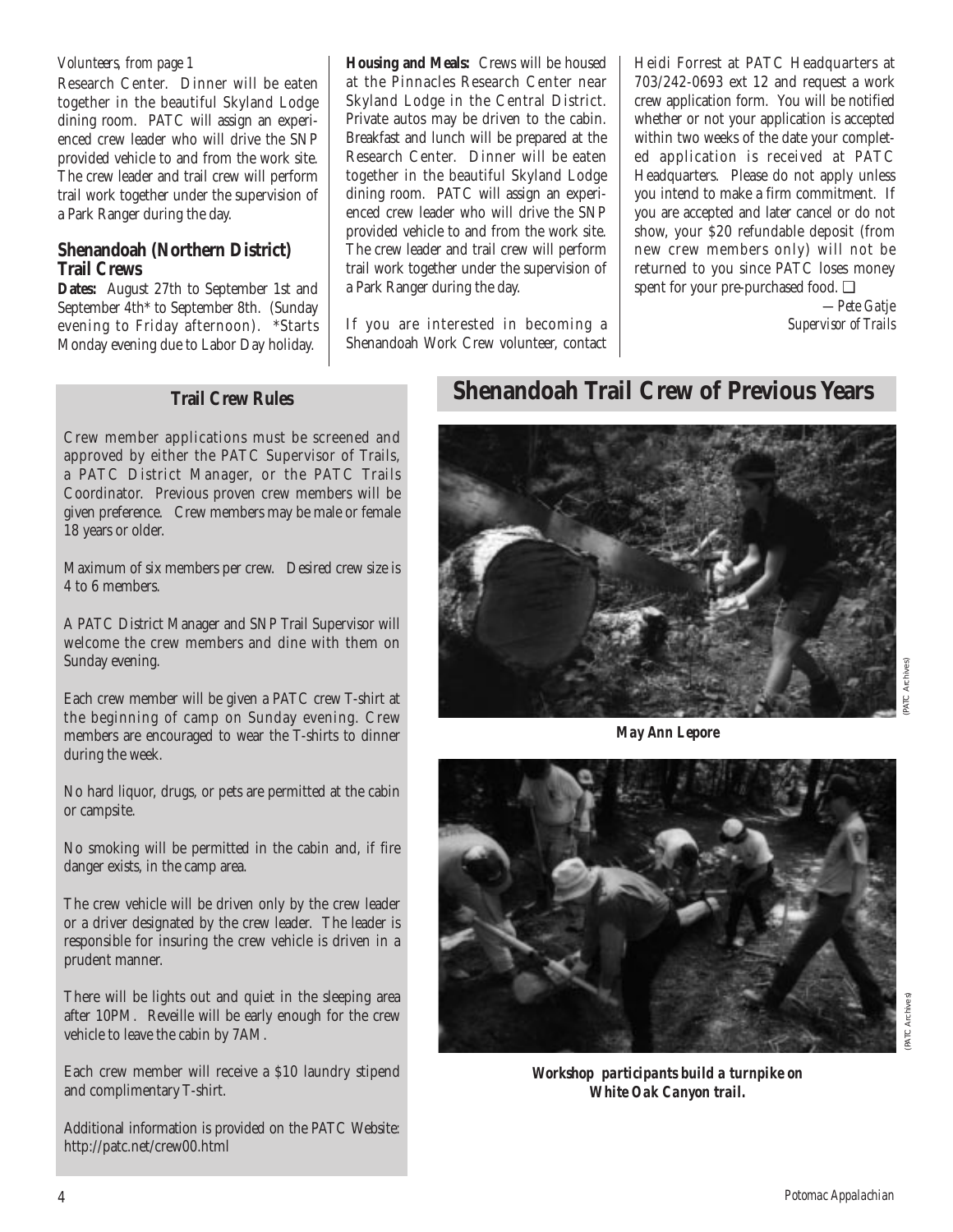## **Shenandoah Trail Crew of Previous Years**



*SNPC 2nd week '99*



*Waterbar Construction on the AT SNP Hut Overseers Keith Denson and Mike Karpie*

## **An Outreach Program for Women**

The Women's Center of Vienna, Virginia, has contacted PATC for help in educating the women at the Center about hiking skills and opportunities. A hike is scheduled for Saturday, October 7, leaving from PATC headquarters in Vienna. We need women to help with the program.

The Women's Center is a non-profit counseling services center in downtown Vienna only a block from PATC. It provides a variety of counseling services, including women's health issues, recreation, legal aid, divorce, and the like. The Center is a nonresident facility.

The Center views physical exercise as an important component of its programs but has never offered hiking as a part of the program. The Programs Coordinator hopes that PATC will give the Center's clients an introduction to hiking skills, accompanied by a moderate hike on a local trail. The first hike will be at Sugarloaf.

If you want to find out more, call Tom Johnson at 410/647-8554 (johnts3@juno. com). ❑

### **Aurea Mediocritas**

I have walked far; eaten pale skin of apricot, flesh of yam.

Now I boil water for flaxen-green tea and, like an alchemist,

transmute steep paths into gold.

 $-I$ erry Hoff

### **Newsletter Volunteers Wanted**

Would you like a hand in making the newsletter better? I'm looking for someone who can help with some of the editing duties. Please contact me at jns-bianca@home.com if you're interested.



Summer may seem to have barely begun, but the deadline for the August issue of the *PA* is July 1 and for the September issue August 1. See the Forecast for details.

## **Adopt a Trail**

I would like to respond to "Walt's Notes"<br>from the January 2000 PA, and a recent from the January 2000 PA, and a recent letter I received from Bernie Stalhman, North District Side Trails Manager. Why, in a Club with such a large membership, is it so difficult to find overseers?

I know that we are all busy, and many of us have children. My husband, two children (now 11 and 13), and I have been the overseers for the Sugarloaf Trail in the North section for three years. Yes, it is often difficult to schedule our work trips between all the soccer games and scouting events. Somehow we do manage to find the three or four days a year it takes to go out and clean water bars, cut back the brambles, or clear downed trees on our 1.25 miles. (We did enlist the help of another family to clean up after the ice storm in 1999!)

I'd like to encourage other families to "adopt" a trail. It's a great chance to get out with your children. Even younger children can clip back brush, and pick up trash. Also, we've developed a special relationship with "our" trail, enjoying our trips back to see the seasons change, or the impact of all the trees downed in the big storms.

Every issue of the *PA* has a list of overseers needed. Volunteer! ❑

*—Barbara Elkus*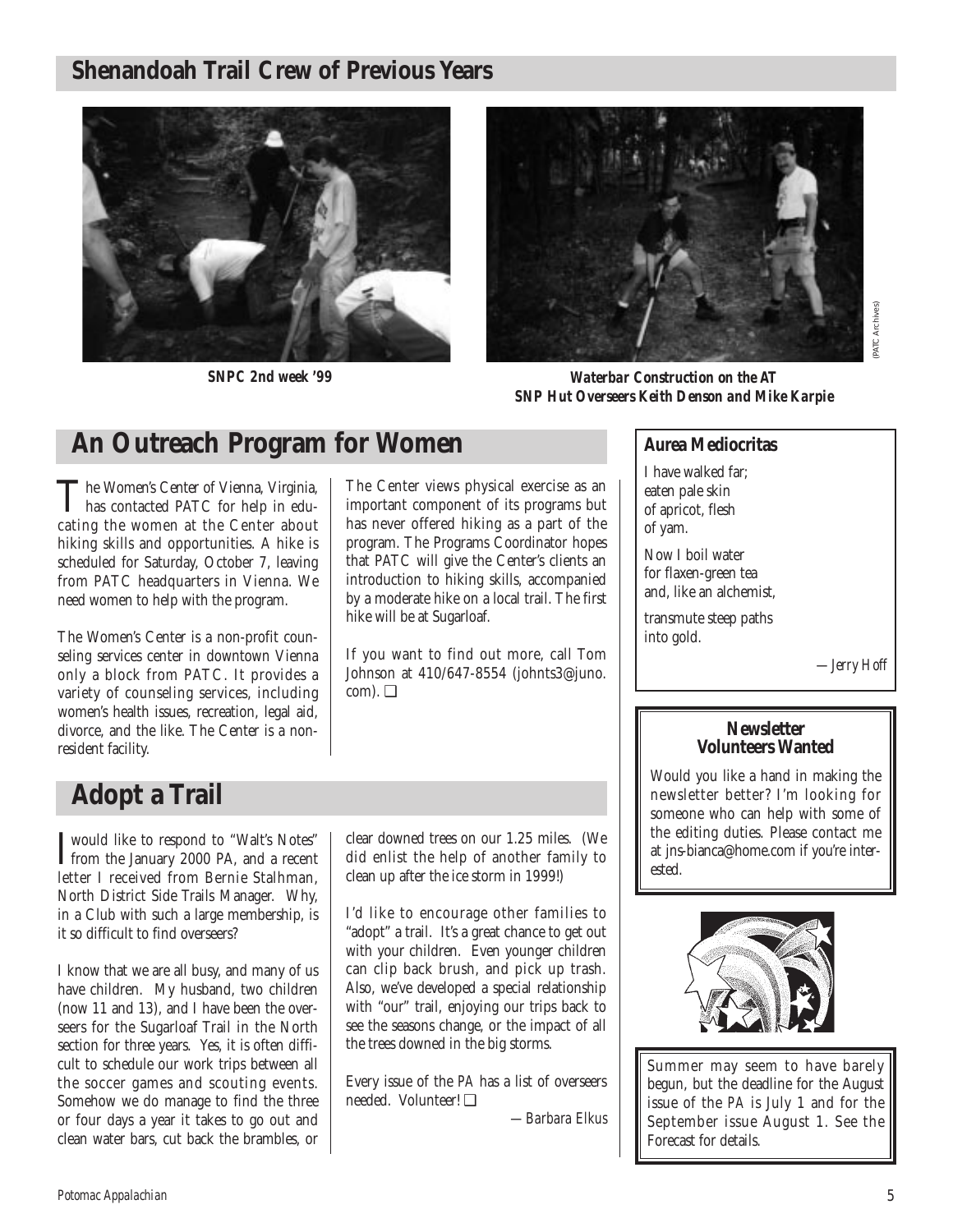## **Big Meadows Exhibit Reopens**

Almost without notice, Shenandoah<br>National Park reopened its exhibit hall at the Big Meadows Visitors Center this past spring. There are currently three topics covered. The most intriguing to me was the one on the mountain people, which was purposely designed to replace the somewhat patronizing exhibit that ran there for years. It is an exhibit well worth your time. You can, in fact, visit it several times and learn new information each time. I'm sure I will return many times.

Using a carefully-planned mix of interpretive text, photos, art, quotations, and archival documents, the exhibit is a visual and historic delight. It explores the way the coming of the Park affected the original inhabitants and their reactions to it. It also shows the counterpoint of the various public officials and their role in bringing the Park into existence. While thought provoking, it lacks almost all propagandist commentary many government museum exhibits have (such as the nuclear energy museums in Los Alamos and Oak Ridge, Tennessee). You see it and draw your own conclusions.

One of the chief disappointments is that it vilifies an early pre-Park researcher, Miriam Sizer, who was one of few people who prepared primary hard data on the mountain inhabitants preparatory to their moving off the mountain. I find this derogation to be unsporting conduct. Long disappeared from the scene, she cannot defend herself today. It is a curiosity by itself for no other individual is so negatively singled out.

The other disappointment is that Park exhibit planners said little about PATC's role in helping create the Park and its role in helping the mountain people during hard times. There is one brief comment by Myron Avery, and he deserves much more, as do Frank Schairer, Dr. Roy Sexton, and many other members. But you have to draw the line somewhere, I suppose. It is, after all, an exhibit about the mountain people themselves more than the people who, in effect, made them leave their mountain homes and businesses, sometimes willingly and sometimes less willingly.

A second exhibit is totally visual: it is color photography of wildflowers in Shenandoah National Park by PATC's own John Amberson. (John, and his wife, Joan, have been VIPs in the Park for years.) Every single photograph was a work of art, a perfection of and in itself. Congratulations, John. We're glad you are being recognized for your skill. The exhibit is exquisite, pure pleasure. Have you always wanted to know the name of that flower? See John's exhibit.

Finally, there is an exhibit of work-inprogress of the restoration of Hoover Camp (or the "President's Camp," if you prefer the formal designation) by Park authorities. This combines photographs, text, maps, archival documents, and archaeology, in an interesting and informative way. You want to know what SNP is doing to Hoover Camp? Go read about it at Big Meadows. You might really dig it.

All in all, the new exhibits at Big Meadows make diversified and interesting viewing. Be sure to stop by. You won't be disappointed. ❑

*—Jack Reeder* 

## **It Wasn't Always So**

**Many** of us take for granted some of<br>the magnificent facilities now in use by Club members, not the least of which is Corbin Cabin. Because of its able leadership and especially because of the labor of many men and women volunteers, we are all able to enjoy PATC's primitive cabins (i.e., lacking electricity, running water, and most of the other comforts of home). But did you ever stop to think how they came into being "back in the old days?" Here's an excerpt from the Club Bulletin (precursor of the Potomac Appalachian) that will give you some idea:

"The first work trip to recondition the Corbin Cabin was under the able leadership of Fitzhugh Clark. The Corbin Cabin is one of the few cabins of the mountain farmers which was left standing after the area was taken over to create the Shenandoah National Park . . . . The possibility of fixing it up so it could be added to the PATC string of shelters was suggested by the Park

management, and, after an inspection by our Shelters Construction Committee, the offer was accepted.

> *In Celebration of PATC's History*

"[From Skyland Drive]...The Nicholson Hollow Trail starts eastward and downward 1.8 miles to the old log cabin never used since vacated by the Corbin family . . . years ago. The trail to the cabin over an old woods road is a pleasant one for the hiker, but proved to be a rugged one for Lowell Bennett's jeep which made several trips to take in material, food and camping equipment. Everyone was amazed the way Lowell maneuvered the jeep through narrow spots to bypass large boulders in the middle of the road and over the rocky creek bed.

"At the cabin we found dense wilderness growth, 3 to 8 feet high around it, doors and windows missing, a phoebe's nest on the mantel over the fireplace, and the veranda sagging badly, but the walls and roof apparently were in good condition. Minutes after our arrival all 27 on the trip went into action with weeders, pruners, scythes, crowbars, shovels, axes, and hammers, and the general appearance of the place soon began to change.

"There were two surprises we all liked. First, the Committee arranged to have as our guest Mr. George Corbin, who had built and owned the cabin. He is now 65 . . . and is a pleasant, quiet, friendly man. He told us much of the social and business affairs of the area while he lived there. Also, that the trail going by the cabin leads over the mountain to Luray and that he frequently carried 60 pounds of produce on his back to Luray and returned the same day with an *See Corbin page 7*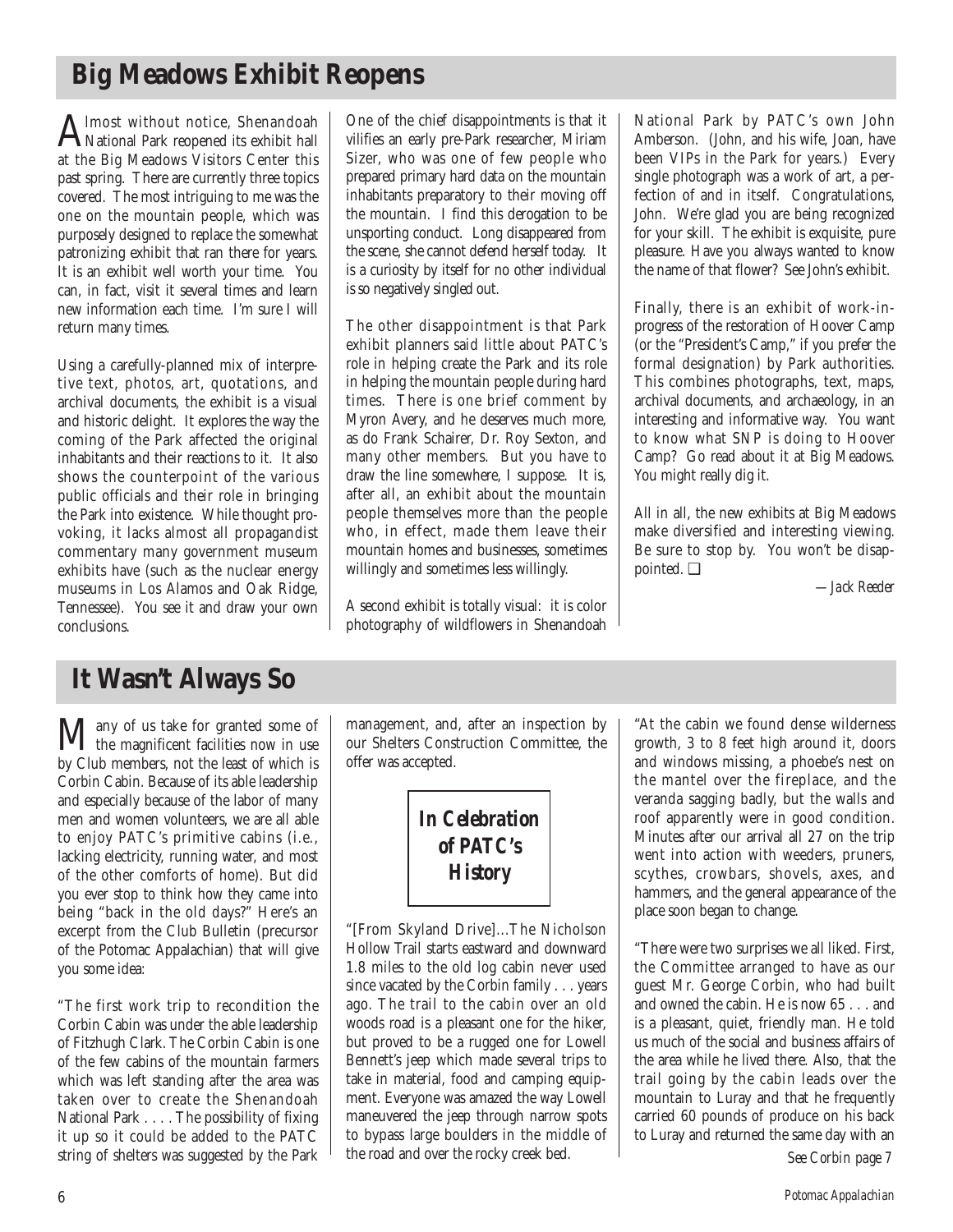equal weight of groceries. *Corbin, from page 6*

"The second surprise was an announcement after supper that a square dance was being run at Skyland for our group and the Park staff and employees, with Fitz supplying the music and the calls. No one regretted the climb back to the Drive and the dance. It was quite a success, and we had a fine time getting acquainted with the Park people and their families.

**A Brief History Of PATC Hikes, Part I**

*Excerpted from "PATC Hikes, 1927-1997: A Preliminary History," which can be found in the PATC Archives.*

PATC hiking over 70 years falls into three periods, each roughly a quarter century—or a generation—long. In the first generation of the Club, hikes were an equal partner with work trips. Then there was a period in which hiking was the most important activity of Club members. In the latest generation, hiking as a Club activity seems to depend largely on individual initiative.

Although PATC has been hiking for 70 years, it has only had a Hiking Chairman since 1998. Planning Club hikes used to be the job of an Excursions Chair.

### **PATCers Go Hiking**

Within five months of its founding, PATC held its first hike—a two-day inspection of the just-created Appalachian Trail between Linden, Va., and Harpers Ferry, W.Va. It was held in April 1928 as a joint hike with the Red Triangle Club. Hikers signed up for one or both days and traveled by train either to Linden or Bluemont (the first day's hike ended at Snickers' Gap) and returned by train from Harpers Ferry. Overnight lodgings were secured at boarding houses for summer vacationers in Linden and Bluemont.

Just a month later the Club sponsored another two-day trip, to Skyland, G.F. Pollock's camp on the Blue Ridge, to which one either walked up from the train station in the valley or hired horse and wagon, or, possibly, an auto. Additional Skyland Frolics were held in 1929, 1930, and 1931 before Skyland was taken over by the justformed Shenandoah National Park Administration.

In October 1928, the Club decided that one work trip and one hike would be scheduled each month, leaving two weekends free for private trail work trips. PATC promised that on Club hikes "no work will be done." The term "excursions" first appears in the announcement of a two-day trip, again by train, to Powell's Fort Valley in April 1929. The first 15-day excursion was not held until 1931 when the Club went to the Appalachian Trail Conference at Gatlinburg, Tenn., and hiked in those mountains.

done and told each other so. . . ."

"When we left Sunday afternoon, much had been accomplished. A large area around the cabin had been cleared, a nice trail had been made to the mountain stream some 75 yards away, tent sites cleared near it, a second trail cleared to an ice-cold spring (temperature 43º F. according to Haynes Walker's thermometer), the interior of the cabin cleaned, several snakes dispatched, some window frames put in, some chinking started, etc. At least we felt much had been

*The Forecast was created when the quarterly* **Bulletin** *was inadequate for listing all the Club's hikes.*

Travel costs and scarcity of available accommodations limited the number of people who could go on the excursions, but there was no limit on the number of people taking Club day hikes in the 1930s. In the spring of 1929, 65 hikers were on the ridge above Hazel Hollow when suspicious mountaineers set fire to the woods to get those city folk out. The first hike up Old Rag Mountain, led by Myron Glaser in February 1930, had 70 hikers.

Chartered buses for the day's hike became common as roads improved. Dorothy Walker, who joined in 1929, tells of going by trolley to 15th Street just below the White House to join the 7 a.m. bus for a Club hike.

By the middle of the 1930s, hikes began to move off PATC's AT. Hikes were taken in the Pedlar district, George Washington Apparently the work trips continued, because we still have a Corbin Cabin today.

Many of PATC's cabins both in and out of the Park have interesting "start-up" histories. But the many similarities with today's cabin work crews are possibly even more interesting (with perhaps the dancing an exception!). When did this Corbin Cabin work trip take place? May 30-31, 1953. We must still be doing something right! ❑

*—Jack Reeder*

National Forest (GWNF), and Ramsay's Draft, and later in the Massanuttens. "Winter sports" hikes, presumably skiing or snowshoeing, were held at Sextons' Knob (an early name for a locale near The Pinnacles) in Shenandoah Park and in Michaux State Forest in the winters of 1937-1939. Rock climbing expeditions were listed as "hikes" from 1937 until 1947 when the Mountaineering Section was organized.

In 1939, the 40-passenger "silver bus" of Capital Transit, the street trolley and bus company serving Washington residents, was the most frequently chartered transport for PATC hikes. One of its drivers, C.F. (Bill) Mersch, became a valued and active PATC member, even serving as Supervisor of Trails for some years before his retirement to Vermont around 1959.

The first two years of World War II had little effect on Club hiking schedules. Things changed in December 1941. Rubber and gas rationing went into effect; train schedules again became important. *The Bulletin*, PATC's newsletter before the *Potomac Appalachian,* published a series of articles describing how public transportation could be used to get to trailheads from mid-Pennsylvania to Rockfish Gap. In January 1942, hikers were warned to make the reservation for Sunday's hike by Wednesday if a bus was to be chartered. Sometimes Trail Overseers rode with the hikers, not to hike but to maintain trail while the hikers walked.

The number of hikers remained high. Forty-five people used the Virginia Trailways bus on a hike to Shenandoah Park

*See History, page 13*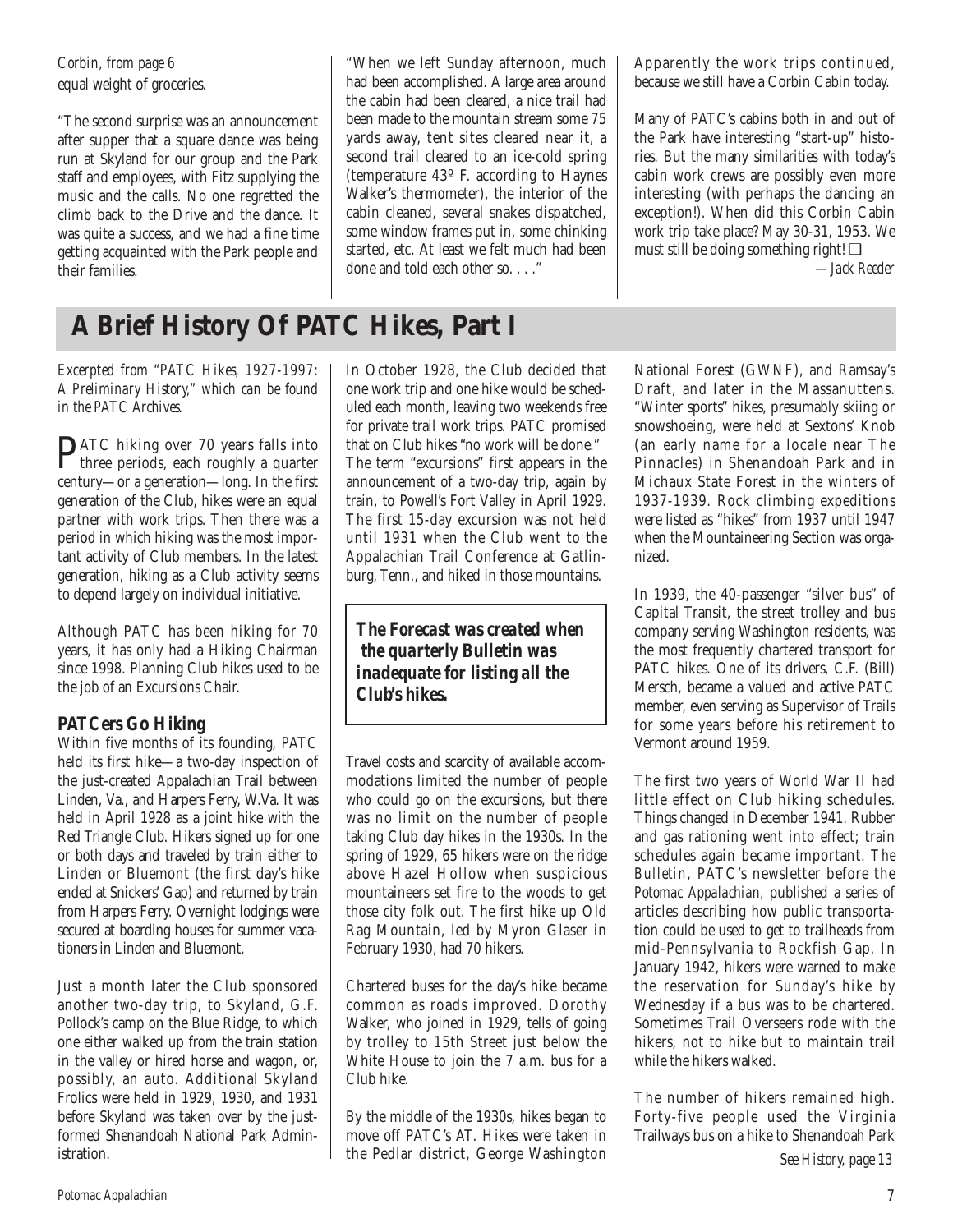#### **Charlottesville Chapter**

The Charlottesville Chapter hikes every Saturday, summer, winter and in between. Hikes are about 8 miles. Trail maintenance is usually done on the last Saturday of the month.Meet at Sprint parking lot, 2307 Hydraulic Road at 9 a.m. with food and water for the day. We hike trails in the Southern, Central and occasionally Northern Districts of Shenandoah National Park, and in George Washington National Forest. INFO: Jere Bidwell 804/295-2143, John Shannon 804/293-2953 or Lois Mansfield 804/973-7184.

#### **North Chapter**

The North Chapter of PATC conducts monthly trail work trips on the Maryland and Pennsylvania sections of the Appalachian Trail (AT) and on the Pennsylvania sections of the Tuscarora Trail.We also lead hikes on these and other trails. Maryland AT work trips are generally held on the first and third Saturdays—contact Mark Mitchell (mdtrail@yahoo .com), 301/461-7048 for information. Pennsylvania work trips are generally held on the AT on the first Saturday and on the Tuscarora on the third Saturday—contact Charlie Irvin, 301/447-2848 or Pete Brown (peter.brown4@worldnet.att.net) 410/343-1140. Pennsylvania AT work trips also include an optional Saturday night stay at the Gypsy Spring cabin. Dinner, breakfast, and camaraderie available. For information on upcoming hikes, contact Chris Firme (bncfirme @innernet.net) 717/765-4833. For general chapter information, contact chapter president Steve Koeppen (patcnorth @mail.com) 410/756-2916 or visit the North Chapter home page (www.patc.net/north\_ch. html).

### **Chapters**

#### **Northern Shenandoah Valley Chapter**

The Northern Shenandoah Valley Chapter sponsors hikes in national and state parks and forests in the Shenandoah Valley vicinity, open to the public, on a monthly basis except during the winter. Hikes are posted in the Forecast. Other activities are in the NSV Chapter Newsletter. For further information contact Martha Clark (mclark @visuallink.com) 540/665-2101.

#### **Southern Shenandoah Valley Chapter**

See Forecast (or our link from PATC website) for work trips and hiking events sponsored by the Southern Shenandoah Valley Chapter. Hikers from the DC area should allow about 3 hours to get to our region. INFO: in Harrisonburg, call Alvin 540/434-6244 or Lynn 540/234-6273; in Waynesboro, call Michael 540/943-8695; in Staunton, call Doris 540/885-4526.

#### **West Virginia Chapter**

Chapter meeting at Highacre on the first Wednesday of the month. See Forecast for upcoming activities. For information about the chapter or to receive the newsletter, contact Judy Smoot at 540/667-2036 or wvpatc@hotmail. com.

#### **Ski Touring Section**

The Ski Touring Section has served since 1974 to introduce Washington area residents to crosscountry skiing and to provide cross-country skiing opportunities to experienced skiers. The Section sponsors winter weekend ski trips for all levels of skiers to nearby mountains in Maryland, West Virginia and Pennsyl-vania, as well as periodic social events year round. INFO: Steve Brickel 301/946-2520 or sbrickel@aol.com.

#### **Mountaineering Section**

We're a diverse group of local Washington, DC area climbers. Young and old, male and female, crag rat, sport climber, and alpinist, active and armchair types — we all enjoy climbing in its many varieties.We also share common interest in promoting safe climbing, conserving the outdoors, developing new climbers' skills, representing the Washington area climbing community, and having fun! We provide instruction for those who want to learn the basics — we're not a school, but we can get you started. We go climbing, either locally or further afield, nearly every weekend. In the winter we organize trips to the Ice Festivals in the Adirondacks and the White Mountains for beginning and advanced ice climbers. For further information contact Greg Christopulos at greg. christopulos@do.treas.gov).

#### **PATC Midweek Hikes**

PATC's Vigorous Group hikes 8-10 miles at a fast pace; and the Easy Hikers hike 5-8 miles on trails with little elevation change. See below for scheduled trips; check the weekly tape (703/242-0965) on Thursday or Friday for any changes or additions.

#### **Other Clubs' Hikes**

Capital and Wanderbirds hike on Sundays, traveling by bus and leaving from downtown, with suburban stops as well. Center Club, Northern Virginia Hiking Club and Sierra Clubs hike on both Saturdays and Sundays using carpools, which often leave from a suburban Metro stop. Schedules are available at PATC Headquarters and are published in area newspapers on Fridays.

## **Meetings KEY to Forecast Activities**

All events are marked for easy identification. Late changes or cancellations are listed on the weekly information tape (703/ 242-0965), which is updated on Sunday evening for the following seven days. The Forecast can also be found on PATC's Web site at http://www.patc.net

- ` Hiking Trips
- **M** Backpacking Trips
- **Trail Work Trips**
- Cabin/Shelter Work Trips
- Special Events
- $\rightarrow$  Meetings

#### *Note to all hike leaders:* Please ask nonmembers on your hike if they would like to join PATC, then get names and addresses so a Club volunteer can send them information packets. Thanks!

#### **Meetings**

Meetings are held at PATC HQ, 118 Park Street, S.E., Vienna,VA unless otherwise noted.

#### **Trail Patrol - First Tuesday (Except July, see forecast)**

7:30 p.m. Trail Patrol volunteers are PATC's goodwill trail ambassadors to the hiking public. They provide a visible, reassuring presence on the trails, educating the public on good hiking practices, minimum impact hiking and camping ethics. Patrol members are trained in land navigation, emergency procedures, radio communications and personal equipment. All patrol volunteers are also expected to become certified in a recognized basic first aid course. Some equipment and uniform items are provided upon completion of training. INFO: Kumait Jawdat 202/328-8137 or see PATC's website (http:// patc.net/trailpatrol).

#### **New Members (PATC) - First Wednesday**

7:30 p.m. Curious about the Club? Want to learn more? The best way is to attend a New Members Meeting (but you don't have to be new to qualify). Attend the meeting and find the mysteries of PATC revealed in full. Refreshments will be served. Directions to PATC: Take Rt.123 into Vienna,VA and turn east on Park St.(Rt.675) to 118 Park St. on your left. INFO: Terry Cummings (TCIVP@mindspring.com) 410/489-4594.

#### **Shenandoah Mountain Rescue Group**

(New Members meeting) - Second Monday 7:30 p.m. New members meeting. INFO: SMRG Operations 703/255-5034,then press #5.

#### **PATC Council - Second Tuesday**

7:00 p.m. sharp. The PATC Council meets the second Tuesday of every month to conduct business of the Club. All members are welcome. INFO: Wilson Riley (wriley1226@aol.com) 703/242-0693 x11.

#### **Mountaineering Section - Second Wednesday**

8:00 p.m. Second Wednesday of every month. INFO: Greg Christopulos (greg.christopulos@ do.treas.gov) or see PATC's website (http://www.patc.net/mtn\_sect/).

#### **The Futures Group - Third Tuesday**

7:00 p.m. Meets to research, develop, and recommend to membership changes to PATC organization, constitution, and bylaws in order to meet challenges of the new century. PATC members welcomed. INFO: Gerhard Salinger (evger@ erols. com) or Walt Smith (wsmith@ visuallink.com), Co-Chairs.

### **Shenandoah Mountain Rescue Group**

**(Business meeting) - Last Tuesday** 

7:30 p.m. Meet in conference room. INFO: Martin Juenge (mjuenge@rpihq.com) 703/255-5034 then press #5.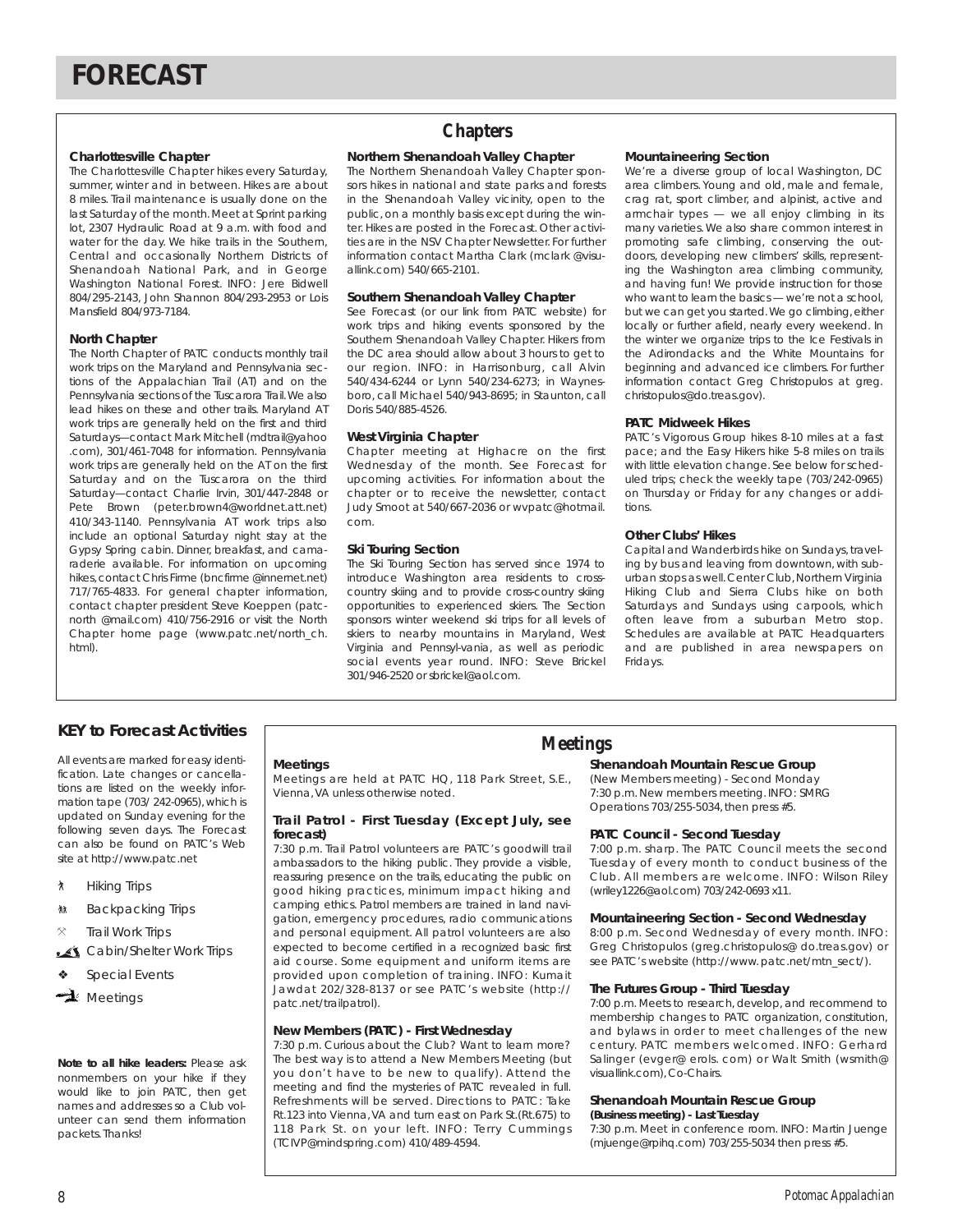## **July**

#### **1 (Saturday) DEADLINE - August** *Potomac Appalachian* **Headquarters, Vienna, VA**

5:00 p.m. All items for the next issue of the PATC newsletter must be submitted on disk if possible to headquarters, or via e-mail or e-mail attachment to jns-bianca@home.com. Allow one week for postal service delivery.

#### **1 (Saturday)**

#### } **TRAIL WORK TRIP - South Mountaineers Appalachian Trail, MD**

Join us for a good time getting dirty on the trail. We bail early in excessive heat. Bring plenty of water (2 to 4 quarts), lunch, gloves, and boots. Tools provided. INFO: Mark Mitchell (mdtrail@yahoo.com) 301/461-7048.

#### **1 - 2 (Saturday - Sunday)**

#### } **TRAIL WORK TRIP - North Chapter Appalachian Trail, PA**

Join the North Chapter trail crew for an all out attack on weeds, greenbriars, and other such trail nemeses.We will meet at US 30 and PA 233 at the parking lot of Caledonia State Park. Departure 9:00 a.m.sharp. INFO: Charlie Irvin 301/447-2848.

#### **1 - 2 (Saturday - Sunday) SHELTER WORK TRIP - Ed Garvey Memorial Shelter AT near Harpers Ferry, WV**

We may be on the AT by July and tasks will include transporting the completed log structures (from Bowie, MD), digging, pouring cement, laying block, and maybe even assembling the first logs. Additional information available at website http://patc.net/garvey/. INFO: Frank Turk (FrankTurk@aol.com) 301/249-8243.

#### **5 (Wednesday)**

**MEETING - New Members (PATC), 7:30 p.m.**

#### **6 (Thursday)**

**MEETING - Trail Patrol, 7:30 p.m.**

#### **8 (Saturday) (Rain Date: July 22)**

#### } **TRAIL WORK TRIP - Rock Creek Trail Crew Rock Creek Park, Washington, DC**

8:15-11:30 a.m. We slip to a once-a-month summer schedule beginning in July. Come find out why Rock Creek Park is the coolest place to do trail work inside the boundaries of the nation's capital. Meet at the Rock Creek Nature Center. INFO: Mark Anderson (mhacca@starpower.net) 202/462-7718 or Ranger Ken Ferebee 202/426- 6834 x31.

#### **8 (Saturday)** ` **HIKE - North Chapter Link Trail, PA**

Link Trail Series #4. Mapleton Depot to PA 655. 9.7 miles with an elevation change of 1700 feet. This section includes the 1000 Steps which were recently purchased by the Central Pennsylvania Conservancy and donated to the Pennsylvania State Game Commission to remain as an easement for future generations. This section also takes in Jacks Mountain with its fantastic views. INFO: Chris Firme 717/765-4833 after 6:30 p.m.

#### **8 (Saturday)** } **TRAIL WORK TRIP - Massanutten Crew Massanutten Mountain, VA**

On the Sidewinder Trail. The sidehill tread that we built a year ago has come through the winter in fine shape. We'll adjust the outslope in places, deepen a drainage area to keep flood water off the trail, and reshape a steep, gutted section. INFO: Wil Kohlbrenner (wmaxk@shentel.net) 540/477-2971.

#### **8 - 9 (Saturday - Sunday)** } **TRAIL WORK TRIP - Cadillac Crew Shockeysville, VA**

Shockeys Knob. Join the Cadillac Crew as we finish trail ends of the Tuscarora Trail relocation and dedicate the new trail section! Rub elbows with the various incarnations and generations of the Cadillac Crew. It's sure to be a good time, and boy are we glad to have this trail section open for hikers! Bring a lunch and water for Saturday noon. Community dinner on Saturday night. Overnight at local cabin. INFO: Fran Keenan (outdoorsnow@mgfairfax.rr.com) 703/938-3973 or Jon Rindt (jkrindt@erols.com) 540/635-6351.

#### **8 - 9 (Saturday - Sunday) CLASS - Wilderness First Aid (WSC) Annandale, VA**

A program of the Wilderness Safety Council, this eighteen-hour class includes classroom study, hands-on practice, and results in a two-year certification. The cost is \$140. Registration is limited to 25 people. More information and registration at: http://wfa.net. INFO: Christopher Tate 703/836- 8905.

#### **8 - 9 (Saturday - Sunday)**

#### **SHELTER WORK TRIP - Ed Garvey Memorial Shelter**

#### **AT near Harpers Ferry, WV**

See 7/1-2 for details. INFO: Frank Turk (FrankTurk @aol.com) 301/249-8243.

### **8 - 9 (Saturday - Sunday)**

**CABIN WORK TRIP - Blackburn Trail Center Round Hill, VA**

Come cool off in our basement, or get a tan on our roof — whichever you prefer! No special skills needed, just lots of enthusiasm and a penchant for fun. Come out for the day or the weekend. Saturday evening includes good food and great company. This time of year you may also get the chance to share ice cream with AT throughhikers. INFO: Bruce Clendaniel 410/820-7550 or Chris Brunton 703/560-8070.

#### **10 (Monday)**



#### **11 (Tuesday)**

**MEETING - PATC Council, 7:00 p.m. sharp.**

#### **11 (Tuesday)**

#### **CLASS - Mexico to Canada on the PCT (REI) REI, College Park, MD**

7:30 p.m. The Pacific Crest Trail (PCT) runs 2,650 miles through some of the most dramatic and unique landscapes between Canada and Mexico. It traverses the incredible southern California deserts, the Sierra Nevada's glaciated peaks and valleys, and the Cascade volcanoes of Oregon and Washington. Steve Higgs will share images and stories of his two-and-a-half month, 1,200-mile journey over the California section, and give advice on long distance hiking, trail food,and bear wrestling. INFO: REI 301/982-9681.

#### **12 (Wednesday)**

#### **CLASS - Mexico to Canada on the PCT (REI) REI, Baileys Crossroads, VA**

Same as 7/11 except at Baileys Crossroads. INFO: REI 703/379-9400.

#### **12 (Wednesday)**



#### **15 (Saturday)**

#### } **TRAIL WORK TRIP - South Mountaineers Appalachian Trail, MD**

Trail stewardship is a hobby and working with the crew is a social fun time. Come out and enjoy the trail in a different way with a South Mountaineers event. We meet in Frederick County. Bring a lot of water, lunch, gloves, and boots. INFO: Mark Mitchell (mdtrail@yahoo.com) 301/461-7048.

#### **15 (Saturday)** ` **HIKE - Cumberland Valley Night Hike Carlisle, PA**

A great way to spend a summer evening is hiking on the AT across the Cumberland Valley from Sherwood Drive to Boiling Springs. This hike is 11.6 miles at a moderate pace and the flat terrain (the longest flat stretch on the entire AT) which traverses bridges, streams, puncheon, farmers' fields, and woods is excellent for night hiking. A nearly full moon completes the enchanted setting of this rather unique hike, now in its third year. Pennsylvania AT section 10, PATC map 1. INFO: Rob Shaw (rshaw@coltplumbing.com) 717/697-4618 x233.

#### **15 (Saturday)**

#### ` **HIKE - Mason-Dixon Trail Series #6 SE of York, PA**

A moderately paced 16-mile hike along the Susquehanna River from Muddy Creek, PA to Broad Creek, MD. A car shuttle is required. Mason-Dixon Trail maps 5 and 6. INFO: Jack Thorsen 703/339-6716 or William Needham 410/884-9127.

#### **15 (Saturday)**

#### } **TRAIL WORK TRIP - Stonewall Brigade Shenandoah County, VA**

Great North Mountain on the VA/WV state line. Join the Stonewall Brigade at Wolf Gap Recreation Area at 9:00 a.m. to work on the Mill Mountain Trail near Big Schloss. This popular area offers fine panoramic views of Trout Run Valley from the mountain crest. We will rework the sidehill on Mill Mountain Trail just below the Schloss, where the tread is eroding in the center of the tread. We will also remove rocks and smooth the tread between that point and the spur trail to Big Schloss. RSVP/INFO: Hop Long (mgrgnmd@hotmail.com) 301/942-6177.

#### **15 - 16 (Saturday - Sunday)**

#### **SHELTER WORK TRIP - Ed Garvey Memorial Shelter**

#### **AT near Harpers Ferry, WV**

See 7/1-2 for details. INFO: Frank Turk (FrankTurk @aol.com) 301/249-8243.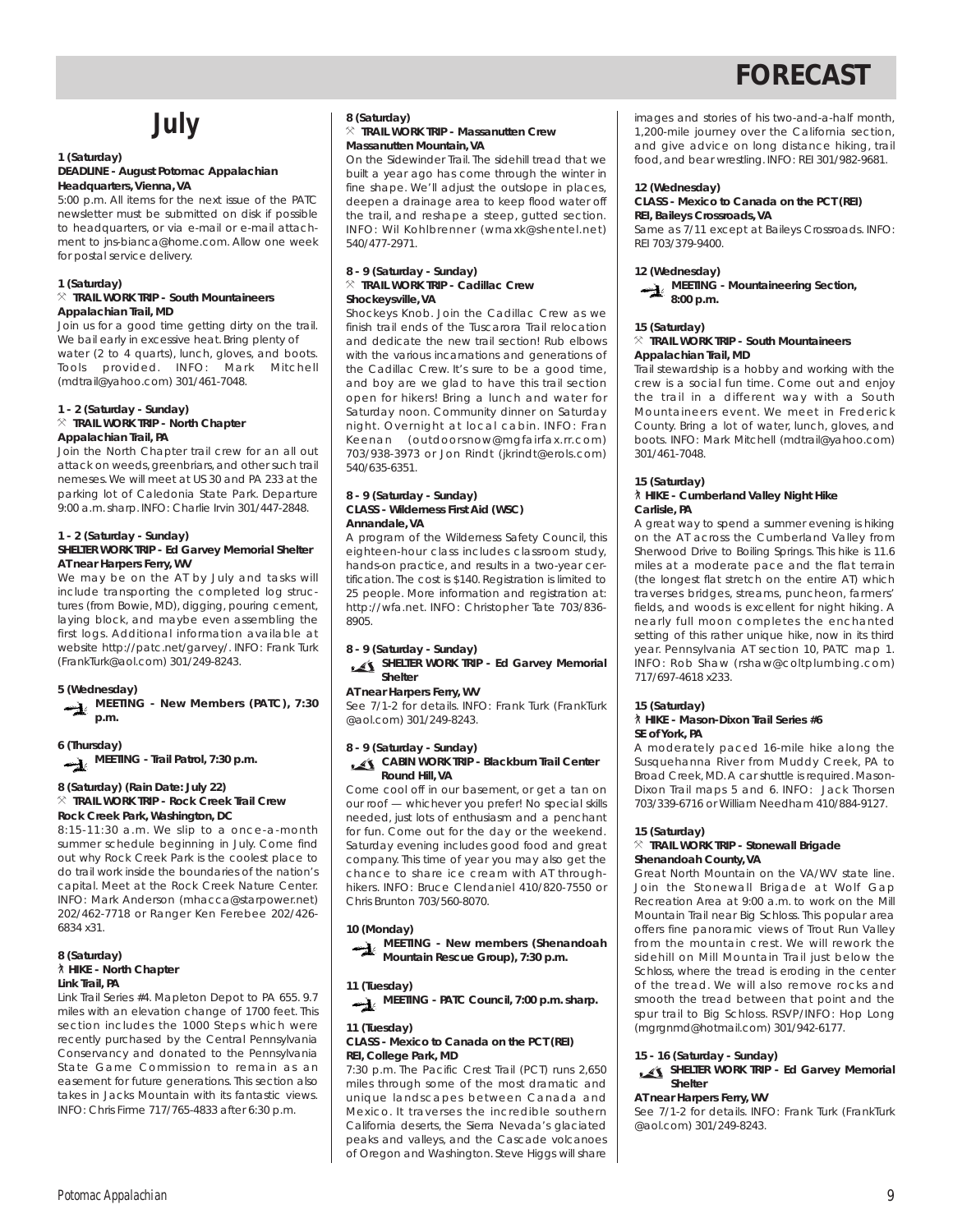#### **15 - 16 (Saturday - Sunday)**

#### $\%$  Southern BBQ TRAIL WORK TRIP -**North District Hoodlums**

#### **North District, Shenandoah National Park, VA**

Pig on a spit? Well, maybe we won't go THAT far, but you get the idea! Finger lickin' BBQ and real down-home Southern vittles will follow a day's work on the Appalachian Trail. No experience necessary — tools provided. Bring work gloves, lunch, and a smile. Overnight stay at Indian Run Hut within the park. Come for the day, stay for the evening meal, or spend the entire weekend. The crew meets at 10:00 a.m. at Piney River Ranger Station in the North District. RSVP/INFO: George Walters (gjwalters@erols.com) 410/426-2724.

#### **15 - 16 (Saturday - Sunday)**  $%$  **TRAIL WORK TRIP**

#### **Central District, Shenandoah National Park, VA**

Tired of that manufactured, air-conditioned "air"? Depressed because your cubicle is in a building with no windows? Have an almost overwhelming desire to \*thwack\* a perpetually bored and always-in-the-way teenager? Come out and help a crew of trailbuilders rebuild a section of the Appalachian Trail in Shenandoah National Park! That's right! Feel the satisfaction of your mattock well and truly striking the earth. Use the rock bar to move that immovable object of a boulder out of the way! Meet at 9:30 a.m. on Saturday at the Timber Hollow Overlook on Skyline Drive. Overnight accommodations at Pocosin Cabin. Reservations/INFO: Don White (whitedh@hotmail.com) 703/443-1572.

#### **18 (Tuesday)**

**MEETING - The Futures Group, 7:00 p.m.**

#### **20 (Thursday)**

#### ` **HIKE - Northern Shenandoah Valley Chapter South District, Shenandoah National Park, VA**

It's hot outside, but it is always cool under a waterfall. How about four waterfalls? Midweek during a hot July day the Northern Shenandoah Valley Chapter will go to the Shenandoah National Park and hike a circuit that contains four waterfalls. This hike is approximately eight miles long and of moderate difficulty. Wear sturdy shoes and attire appropriate for sitting under waterfalls. Leader/INFO: Lee Sheaffer (thumpers@ visuallink.com) 540/662-1524.

#### **22 (Saturday)**

#### } **TRAIL WORK TRIP - North Chapter Tuscarora Trail, PA**

For meeting place and other details, call Charlie Irvin, 301/447-2848.

#### **22 (Saturday)**

#### **CLASS - Outdoor Leadership and Wilderness Risk Management (REI)**

#### **REI, Baileys Crossroads, VA**

This class, taught by Christopher Tate, Director, Wilderness Safety Council, attacks the outdoor survival problem from a new perspective: avoiding the survival situation through sound planning, meticulous preparation and the reduction and management of risk. This is a great course for youth group leaders, hike leaders, and anyone interested in a new perspective on outdoor safety. INFO: REI 703/379-9400 or 301/982- 9681.

### **22 (Saturday)**

#### ` **HIKE - Northern Shenandoah Valley Chapter AT, North of SNP, VA**

Join us for a hike on the Appalachian Trail from Bear Hollow to Linden, VA. We will begin near VA Rte. 522 and hike approximately 8 miles to Rte. 55 in Linden. Along the way we will stop for lunch at the Mosby Primitive Campsite and take a break at the PATC Denton shelter. Elevation gain of 1800 feet. Leader/INFO: Gerry Boyd (gerryb@compuserve.com) 703/281-7216.

#### **22 - 23 (Saturday - Sunday)** } **TRAIL WORK TRIP - Cadillac Crew Tuscarora Trail**

This weekend, the Cadillac Crew is going to be working on the Tuscarora in the Sleepy Creek area, from Shanghai Road to the PATC Property. Bring a lunch and water for Saturday noon. Community dinner on Saturday night. Overnight at local cabin. INFO: Fran Keenan (outdoorsnow@mgfairfax.rr.com) 703/938-3973 or Jon Rindt (jkrindt@erols.com) 540/635-6351.

**22 - 23 (Saturday - Sunday)**

**SHELTER WORK TRIP - Ed Garvey Memorial Shelter**

#### **AT near Harpers Ferry, WV**

See 7/1-2 for details. INFO: Frank Turk (FrankTurk @aol.com) 301/249-8243.

#### **25 (Tuesday)**



#### **29 - 30 (Saturday - Sunday)**

 $%$  **TRAIL WORK TRIP - Blue and White Crew Central District, Shenandoah National Park, VA** The Blue and White Crew will start a large rehab project on the AT in the Central District. Pot luck dinner on Saturday and breakfast on Sunday. Overnight accommodations to be announced. INFO: Kerry Snow (KerrySnow@prodigy.net) 301/570-0596.

### **29 - 30 (Saturday - Sunday)**

**SHELTER WORK TRIP - Ed Garvey Memorial Shelter**

**AT near Harpers Ferry, WV** See 7/1-2 for details. INFO: Frank Turk (FrankTurk@aol.com) 301/249-8243.

#### **29 - 30 (Saturday - Sunday)** *M* BACKPACKING TRIP - Dolly Sods **Dolly Sods Wilderness, WV**

Escape the D.C. heat and humidity and join us for a moderate backpack in the lush and cool environment of Dolly Sods. We'll hike along Red Creek 16-18 miles (round-trip) to one of many pristine campsites in this unique wilderness area. Depart Friday evening. INFO: John Koutze or Kathy McDermott 703/846-9207.

#### **29 - 30 (Saturday-Sunday) M& BACKPACKING TRIP - Parent(s) with Teen(s) South District, Shenandoah National Park, VA**

Parent(s) with teen(s) come join us for an overnight, short hike to Doyles River Cabin. The cabin is rustic with no electricity and you must be prepared to backpack one-half mile with your belongings to the cabin. Then, after unloading most of our provisions at the cabin, we will set off for a six to seven-mile scenic, circular, day hike looking for the three waterfalls along the Doyles River Trail and the Jones Run Trail. We will

complete the circuit by going north on the AT back to the cabin. The next day's adventures will be decided according to the many options that are available to us. You must contact Eagle Trail Dancer (AKA Jim Ward) immediately, for space is limited. Reservations/INFO: Jim Ward (james35026 @aol.com) 301/296-8940 (w) or 703/451-3283 (h).

#### **29 - 30 (Saturday - Sunday) CABIN WORK TRIP - Blackburn Trail Center Round Hill, VA**

Come cool off in our basement, or get a tan on our roof — whichever you prefer! No special skills needed, just lots of enthusiasm and a penchant for fun. Come out for the day or the weekend. Saturday evening includes good food and great company. This time of year you may also get the chance to share ice cream with AT throughhikers. INFO: Bruce Clendaniel 410/820-7550 or Chris Brunton 703/560-8070.

#### **30 - 4 (Sunday - Friday)**

#### } **TRAIL WORK TRIP - Shenandoah (South District) Trail Crew**

#### **South District, Shenandoah National Park, VA**

Crew will be housed at the Schairer Trail Center in the South District. Crewmembers will park their vehicles at Eaton Hollow Overlook and hike in a half-mile to the cabin. Crewmembers will pack their own lunches; breakfast will be self-serve at the cabin. The crew will drive to Elkton for dinner at the Country Inn. A PATC member will act as crew leader and drive a park-provided vehicle to and from the work site. The crew leader and trail crew will perform trail work under the supervision of a Park Ranger. Donate a week (or more) of honest sweat and fun in exchange for meeting new people, and sleeping under celestial splendor. For details on this thrilling and rewarding opportunity, free grub, and crew shirt, leave your name and address on 703/242-0693 x12.

**August**

#### **1 (Tuesday)**

#### **DEADLINE - September** *Potomac Appalachian* **Headquarters, Vienna, VA**

5:00 p.m. All items for the next issue of the PATC newsletter must be submitted on disk if possible to headquarters, or via e-mail or e-mail attachment to jns-bianca@home.com. Allow one week for postal service delivery.

**1 (Tuesday)**



**2 (Wednesday)**



**5 (Saturday)**

#### $\times$  Humiturefest TRAIL WORK TRIP -**South Mountaineers**

#### **Appalachian Trail, MD**

"Humiturefest" is the South Mountaineers' anniversary event each year. This is the 7th year of our stewardship. Come join us; novices warmly welcome. We work on the AT and Catoctin Trails west of Frederick, MD. Bring a lot of water, lunch,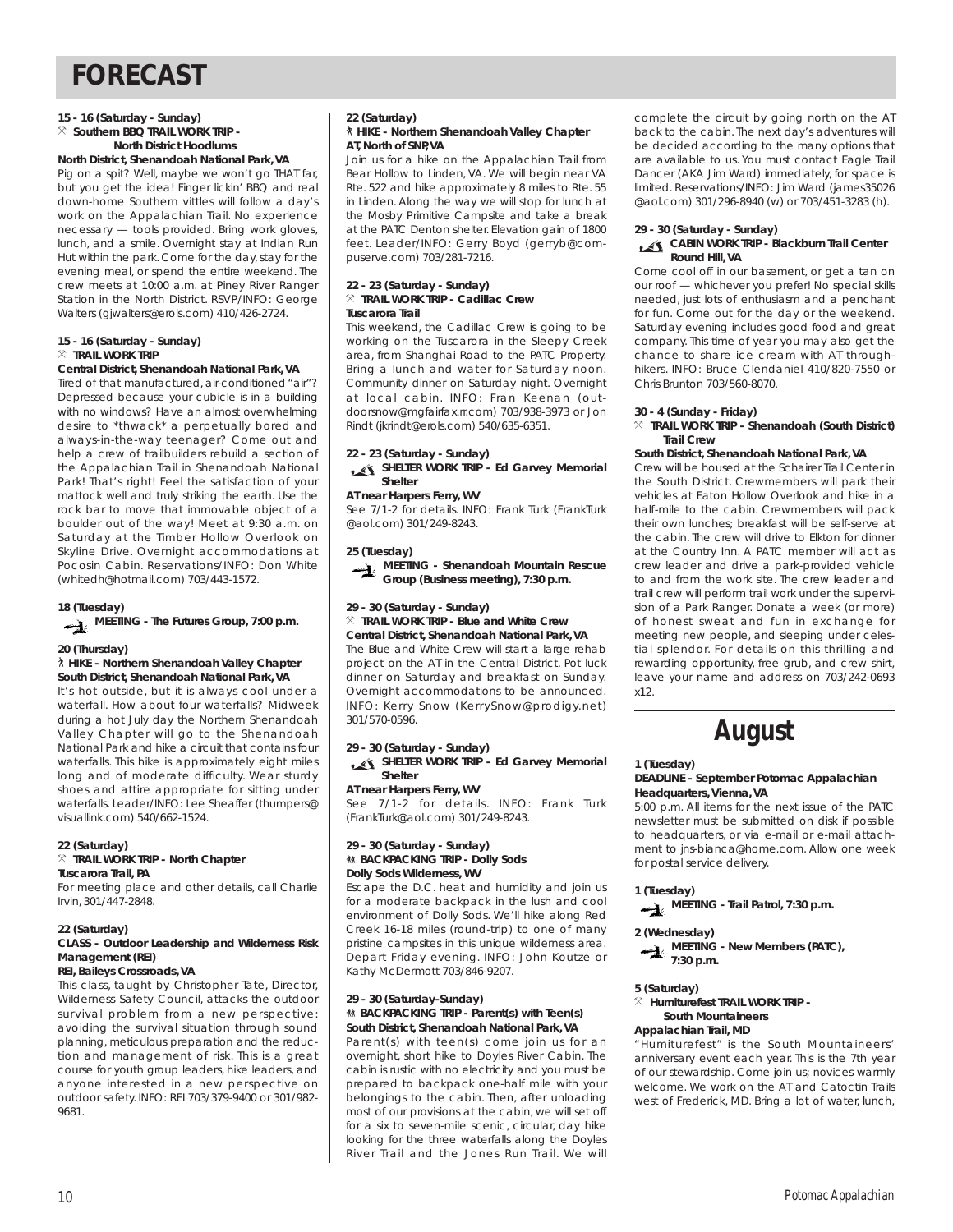gloves, and boots. INFO: Mark Mitchell (mdtrail@yahoo.com) 301/461-7048.

#### **5 - 6 (Saturday - Sunday)** } **TRAIL WORK TRIP - North Chapter Appalachian Trail, PA**

Work trip followed by Charlie's annual corn roast (reservations required). We will meet at US 30 and PA 233 at the parking lot of Caledonia State Park. Departure 9:00 a.m. sharp. INFO: Charlie Irvin 301/447-2848.

### **5 - 6 (Saturday - Sunday)**

#### **CABIN WORK TRIP - Blackburn Trail Center Round Hill, VA**

Come cool off in our basement, or get a tan on our roof — whichever you prefer! No special skills needed, just lots of enthusiasm and a penchant for fun. Come out for the day or the weekend. Saturday evening includes good food and great company. This time of year you may also get the chance to share ice cream with AT throughhikers. INFO: Bruce Clendaniel 410/820-7550 or Chris Brunton 703/560-8070.

#### **6 - 11 (Sunday - Friday)**

#### } **TRAIL WORK TRIP - Shenandoah (South District) Trail Crew**

#### **South District, Shenandoah National Park, VA**

Crew will be housed at the Schairer Trail Center in the South District. Crewmembers will park their vehicles at Eaton Hollow Overlook and hike in a half-mile to the cabin. Crewmembers will pack their own lunches; breakfast will be self-serve at the cabin. The crew will drive to Elkton for dinner at the Country Inn. A PATC member will act as crew leader and drive a park-provided vehicle to and from the work site. The crew leader and trail crew will perform trail work under the supervision of a Park Ranger. Donate a week (or more) of honest sweat and fun in exchange for meeting new people, and sleeping under celestial splendor. For details on this thrilling and rewarding opportunity, free grub, and crew shirt, leave your name and address on 703/242-0693 x12.

#### **8 (Tuesday)**

**MEETING - PATC Council, 7:00 p.m. sharp.**

#### **9 (Wednesday) MEETING - Mountaineering Section, 8:00 p.m.**

#### **12 (Saturday) (Rain Date: August 26)** } **TRAIL WORK TRIP - Rock Creek Trail Crew**

**Rock Creek Park, Washington, DC** 8:15-11:30 a.m. If it's hot on this day, we'll leave the sledgehammers and picks in the truck and do some lighter work with a focus on maintaining proper hydration. Meet at the Rock Creek Nature Center. INFO: Mark Anderson (mhacca@starpower.net) 202/462-7718 or Ranger Ken Ferebee 202/426-6834 x31.

#### **12 (Saturday)** ` **HIKE - North Chapter Link Trail, PA**

Link Trail Series #5. PA 655 to Frew Rd. at Carbon Trail. 8.8 miles with an elevation change of 200 feet. This section is on Stone Mountain with no steep climbs. INFO: Chris Firme 717/765-4833 after 6:30 p.m.

#### **12 (Saturday)** ` **HIKE - Family Hiking Catoctin Mountain Park, MD**

Family hiking returns to the Catoctins for a 3 to 5 mile hike to Chimney Rock, possibly continuing to Wolf Rock. We will follow a more difficult trail than last year. Best suited for families with children at least 5 years old. Swimming afterwards at Hunting Creek Lake. INFO: Lynn Gulley (earthconcepts @aol.com) 410/730-8034.

#### **12 (Saturday)** } **TRAIL WORK TRIP - Massanutten Crew Massanutten Mountain, VA**

We'll finish off the work on the Massanutten East Trail, north of its intersection with the Waterfall Mountain Trail. INFO: Wil Kohlbrenner (wmaxk@shentel.net) 540/477-2971.

#### **12 - 13 (Saturday - Sunday)** } **TRAIL WORK TRIP - Cadillac Crew George Washington National Forest**

It's the dog days of summer and the Cadillac Crew has found some shelter at Firestone Cabin! We're going to help the trail overseer at Boone Run work on his trail. Bring a lunch and water for Saturday noon. Community dinner on Saturday night. Overnight at Firestone Cabin. INFO: Fran Keenan (outdoorsnow@mgfairfax.rr.com) 703/938-3973 or Jon Rindt (jkrindt@erols.com) 540/635-6351.

### **13 - 18 (Sunday - Friday)**

} **TRAIL WORK TRIP - SNP (Central District) Trail Crews**

#### **Shenandoah National Park, VA**

Housing and Meals: Crews will be housed at the Pinnacle Research Center near the Pinnacle Picnic Area in the Central District. Vehicles may be driven to the Center. Crewmembers will pack their own lunches; breakfast will be self-serve at the cabin. Dinner will be served at Skyland Lodge. A PATC District Manager will stay and work with the crew under the supervision of a Park Ranger. Donate a week (or more) of honest sweat and fun in exchange for meeting new people,and sleeping under celestial splendor. For details on this thrilling and rewarding opportunity, free grub, and crew shirt, leave your name and address on 703/242-0693 x12.

#### **14 (Monday)**



#### **15 (Tuesday)**



#### **19 (Saturday)**

#### } **TRAIL WORK TRIP - North Chapter**

**Tuscarora Trail, PA** For meeting place and other details, call Charlie Irvin, 301/447-2848.

#### **19 (Saturday)** } **TRAIL WORK TRIP - Stonewall Brigade Shenandoah County, VA**

Great North Mountain on the VA/WV state line. Join the Stonewall Brigade at Wolf Gap Recreation Area at 9:00 a.m. to work on the Mill Mountain Trail near Big Schloss. This popular area offers fine panoramic views of Trout Run Valley from the mountain crest. We will continue to rework the sidehill on Mill Mountain Trail just below the Schloss, where the tread is eroding in the center of the tread. We will also remove rocks and smooth the tread between that point and the spur trail to Big Schloss. RSVP/INFO: Hop Long (mgrgnmd@hotmail.com) 301/942-6177.

#### **19 (Saturday)** ` **HIKE - Mason-Dixon Trail Series #7 Havre de Grace, MD**

A moderately paced 19-mile hike along the Susquehanna River from Broad Creek, MD to Havre de Grace, MD. A car shuttle is required. Mason-Dixon trail maps 6 and 7. INFO: Jack Thorsen 703/339-6716 or William Needham 410/884-9127.

#### **19 - 20 (Saturday - Sunday)** } **TRAIL WORK TRIP - Blue and White Crew**

**Central District, Shenandoah National Park, VA** Escape the dog days with the Blue and White Crew at the historic Pinnacles Camp high on the

Blue Ridge. The Crew will continue their July AT project, and return to the Research Station for a pot-luck feast. Check out the Blue and White Calendar at http://sites.netscape.net/kerrysnow. INFO: Kerry Snow (KerrySnow@prodigy.net) 301/570-0596.

#### **19 - 20 (Saturday - Sunday)**  $\times$  **TRAIL WORK TRIP**

#### **Central District, Shenandoah National Park, VA**

Tired of that manufactured, air-conditioned "air"? Depressed because your cubicle is in a building with no windows? Have an almost overwhelming desire to \*thwack\* a perpetually bored and always-in-the-way teenager? Come out and help a crew of trailbuilders rebuild a section of the Appalachian Trail in Shenandoah National Park! That's right! Feel the satisfaction of your mattock well and truly striking the earth. Use the rock bar to move that immovable object of a boulder out of the way! Meet at 9:30 a.m. on Saturday at the Timber Hollow Overlook on Skyline Drive. Overnight accommodations at Pocosin Cabin. Reservations/INFO: Don White (whitedh@hotmail.com) 703/443-1572.

#### **20 - 25 (Sunday - Friday)**

#### $%$  **TRAIL WORK TRIP - SNP (Central District) Trail Crews**

#### **Shenandoah National Park, VA**

Housing and Meals: Crews will be housed at the Pinnacle Research Center near the Pinnacle Picnic Area in the Central District. Vehicles may be driven to the Center. Crewmembers will pack their own lunches; breakfast will be self-serve at the cabin. Dinner will be served at Skyland Lodge. A PATC District Manager will stay and work with the crew under the supervision of a Park Ranger. Donate a week (or more) of honest sweat and fun in exchange for meeting new people,and sleeping under celestial splendor. For details on this thrilling and rewarding opportunity, free grub, and crew shirt, leave your name and address on 703/242-0693 x12.

#### **26 - 27 (Saturday - Sunday)** } **TRAIL WORK TRIP - Cadillac Crew Shockeysville, VA**

Shockeys Knob. Yes, even though the Tuscarora Trail relocation at Shockeys Knob is officially opened for hikers, we still have some tread work to do. Join us on one of our last trips to Shockeys Knob this summer. Bring a lunch and water for Saturday noon. Community dinner on Saturday night. Overnight at local cabin. INFO: Fran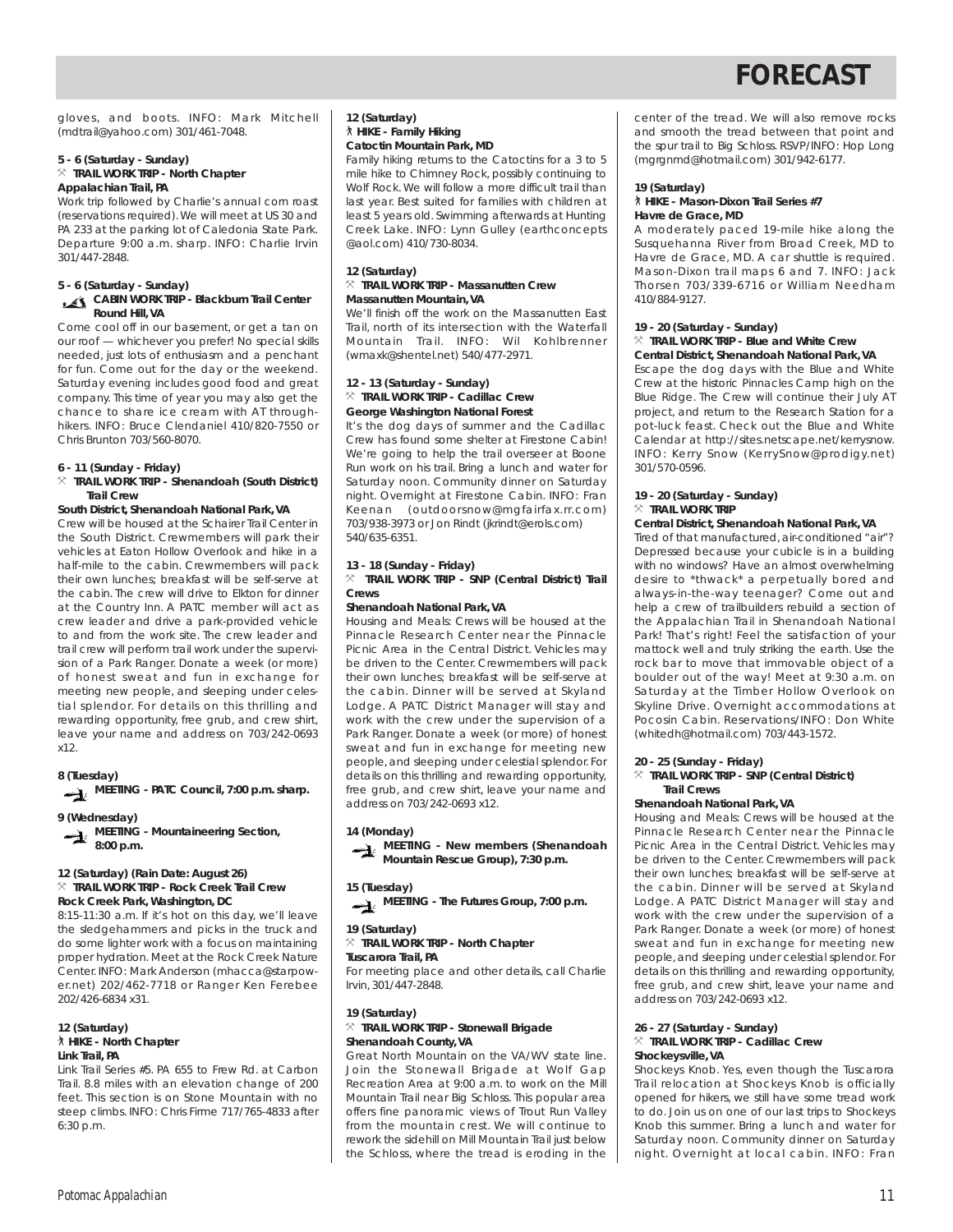Keenan (outdoorsnow@mgfairfax.rr.com) 703/938-3973 or Jon Rindt (jkrindt@erols.com) 540/635-6351.

#### **27 - 1 (Sunday - Friday)** } **TRAIL WORK TRIP - SNP (North District) Trail Crews**

#### **Shenandoah National Park, VA**

Housing and Meals: Crews will be housed at the Pinnacle Research Center near the Pinnacle Picnic Area in the Central District. Vehicles may be driven to the Center. Crewmembers will pack their own lunches; breakfast will be self-serve at the cabin. Dinner will be served at Skyland Lodge. A PATC District Manager will stay and work with the crew under the supervision of a Park Ranger. Donate a week (or more) of honest sweat and fun in exchange for meeting new people, and sleeping under celestial splendor. For details on this thrilling and rewarding opportunity, free grub, and crew shirt, leave your name and address on 703/242-0693 x12.

#### **29 (Tuesday)**

**Shenandoah Mountain Rescue Group** —ો **(Business meeting), 7:30 p.m.**

## **Shockeys Relocation Opens!**

See you at the bottom!" This unusual<br>Sign-off has been heard quite frequently among Cadillac Crew members involved in trail work during the past month or two and reflects the fact that most of the trail construction that they have done in this area recently has been near the top of Shockeys Knob, a long way uphill from the Brill Cabin where they have been staying. It is at this uphill point where the PATCsponsored relocation of the Tuscarora Trail that has been under construction since 1995 finally ties into an older ridgetop trail on Sleepy Creek Mountain. "

This ridgetop trail had, in fact, already been chosen as the route of the older Big Blue Trail as far back as 1985, and there were still some faded old blazes along the route to testify to this fact. But the land ownership at the time was still in the hands of alleged moonshiners who were not hospitable to hikers and their trail clubs.

This picture changed dramatically at the end of 1988, when Dr. Byron Brill of Stephens City, Va., purchased nearly a thousand acres of land on and around Shockeys Knob from the former owners. PATC followed up by purchasing 70 acres of these holdings from Dr. Brill in late 1994. This became the cornerstone of the Cadillac Crew's relocation project.

Another important part of the relocation was a two-mile long easement that extended southward across Dr. Brill's property, from the new PATC lot to Shockeysville Road (VA 671). It was here that most of the relocated Tuscarora Trail was built, with the objective being to get the trail off the state highways leading from West Virginia's Sleepy Creek Wildlife Management Area down to Siler, Va. The new relocation has no less than 40 switchbacks, intended to provide gradual climbs up the sometimes steep slopes as well as adequate side drainage for water to run off the trail.

The last blaze was put up on the new relocation on June 2, except for some lastminute changes that will be needed to switch the old route over to the new one on July 8. This date has been chosen for the official grand opening, and some circuit hikes of varying lengths have been planned over the new relocation in the vicinity of the Brill Cabin and Shockeys Knob. Anyone who would like to stay for the beef barbecue dinner on July 8 or participate in any of the other meals that weekend is asked to make a reservation with Hop Long, who can be reached at theFSLongs @erols.com, or 301/942-6177, or one of the other crew leaders (see the ad elsewhere in this issue for more information).

PATC is still interested in preserving the remaining acreage around Shockeys Knob, and in fact Dr. Brill would like to sell most of his remaining holdings to a non-profit organization with this end in mind. Anyone who would like to develop an appreciation for the relative isolation that this area still enjoys is invited to come out for the grand opening or hike the new trail at any time in the future that it might be convenient. ❑

*—Lloyd MacAskill*

### **VOLUNTEER WORK CREW OPPORTUNITIES SUMMER 2000**

PATC, in conjunction with Shenan-doah National Park and George Washington National Forest, will sponsor volunteer work crews during the summer of 2000. No past experience is necessary. Trail Crew Staff will work with the crew and guide them through maintenance procedures for trail erosion, brush removal, blowdown removal, sidehill construction, and treadwork. All of the necessary instruction and tools will be provided, as well as meals and housing.

The SNP Crew season is six weeks from July 30-September 8. The Forest Service Crew runs from June 11-23, and September 10-22. Volunteers may sign up for one or more weeks if they have previous experience. For further information, see the Trail Crew article on the front page, call the Trail Management Coordinator, Heidi Forrest, at PATC Headquarters during the day, 703/242- 0693 ext.12, or visit the PATC Web page at http://www.patc.net.



*The North District Hoodlums Trail Crew building new trail for the AT relocation on Compton Peak in the North Section of SNP in April.*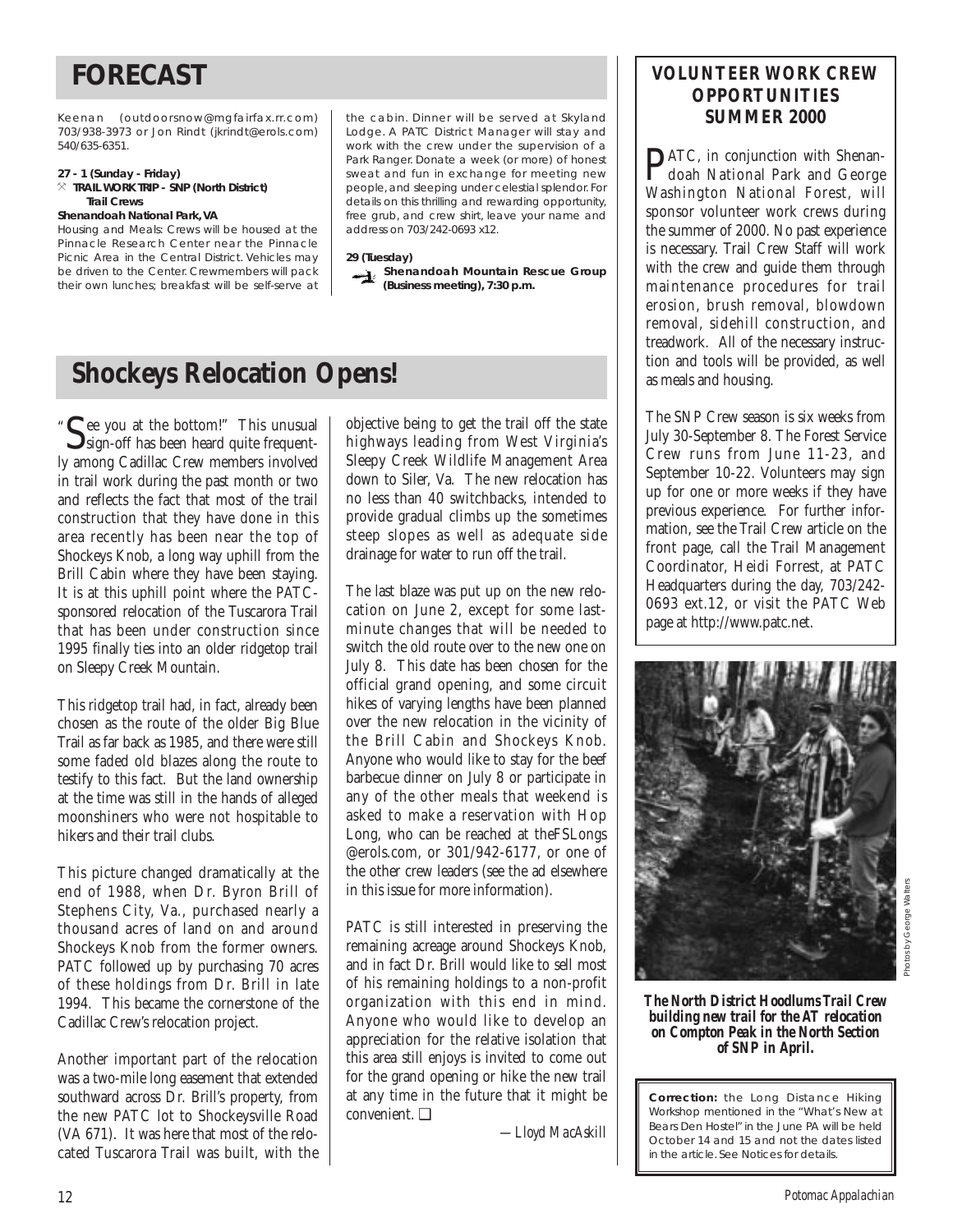### **Websites for AT-maintaining Clubs**

**Maine Appalachian Trail Club** www.matc.org **Dartmouth Outing Club** www.dartmouth.edu/student/doc **Green Mountain Club** www.greenmountainclub.org/ **AMC-Berkshire Chapter** www.outdoors.org/ **AMC-Connecticut Chapter** www.ct-amc.org/ **New York-New Jersey Trail Conference** www.nynjtc.org **Batona Hiking Club** members.aol.com/Batona/ **AMC-Delaware Valley Chapter** www.amcdv.org/

in 1943. After October 1945, travel became easier. Some months in 1946 saw more than one hike scheduled on a single Sunday. In the next three or four years, both chartered bus and the Appalachian Truck Company's "Red Beauty" truck provided transportation for PATC hikers. In the early 1950s, when G.F.M. Barger, M.D., was Chairman of Maps, each hiker got a mimeographed map of the route and mileages of the day's hike, along with a list of hikers. Often, a profile of the route would be added.

By 1947 the quarterly *Bulletin* was inadequate for announcing hikes and was replaced by the monthly, mimeographed *Forecast,* which announced coming PATC events. The hike leader could then reserve the bus or Red Beauty if reservations were few.

No matter which vehicle was used, the early morning ride to the mountains was a time for friends to catch up on news. Perhaps there was a coffee stop such as at Barbara Fritchie's in Frederick. After the hike, the long-established dinner stop followed—at the Cab Inn or Sperryville Inn, the Virginia Gentleman in Front Royal, the Ritz Hi-hat in Culpepper, or the Cozy Restaurant in Thurmont. Occasionally hikers splurged at the elegant Laurel Brigade Inn at Leesburg. After dinner, some hikers slept, but more sang. By now, few PATC hikers needed to refer to the songbook the Club had produced in the late 1930s.

### **The Nature Of The Hikes**

PATC continued to offer rock climbing and some winter sports after the war. By the end of the 1940s and the early half of the 1950s, PATC's rock climbers were more into cave exploration than mountain climbing, and the Club offered at least one

**Philadelphia Trail Club** m.zanger.tripod.com/index.htm **Allentown Hiking Club** www.enter.net/~dch/ **Susquehanna Appalachian Trail Club** www.libertynet.org/susqatc/ York Hiking Club www.angelfire.com/pa2/yorkhikingclub/ index.html **Mountain Club of Maryland** pw2.Netcom.com/~sburket/mcm.html **Potomac Appalachian Trail Club** www.patc.net **Old Dominion Appalachian Trail Club** pages.prodigy.net/john\_reilly/oadtc.html **Tidewater Appalachian Trail Club** www.geocities.com/Yosemite/9125

*History, from page 7* archeological hike to members in 1950. Most day hikes took place on the Club's trails, though some were planned in the Bull Run Mountains and Pabapsco Park. Moonlight hikes reappeared on the schedule.

> Two studies of PATC's trails and hikers were reported in the October 1952 and January 1953 Bulletins. Of the 157 responses to the 1952 study, 139 preferred day hikes, 106 people wanted two- or three-day binges, and 79 wanted camping trips, while 57 wanted excursions with better accommodations than a tent. Thirtyone voted for hikes of 12-20 miles in length, 76 for 6- to 12-mile hikes, and 110 wanted both.

> The 1953 questionnaire studied use of trails. Two hundred forty-seven respondees (34 percent of the membership) reported going on 192 hikes or excursions and on 221 trail work trips. They also reported going on 1,115 private trips in the same period.

> Backpacking, with one exception in 1950, was not on PATC schedules. In 1957, the Bushwhackers, an informal group of PATC members usually led by Jeannette Fitzwilliams, initiated a series of once-a-month weekend explorations off-trail in the Shenandoah Park and George Washington and Monongahela National Forests, most of the time hiking only with lunch and water, leaving gear and packs in an off-trail camp. There were so few people hiking offtrail then that there was no danger of theft. Starting in 1958, PATC scheduled infrequent on-trail backpacking hikes. It wasn't until the mid 1970s that they appeared more frequently.

**Natural Bridge Appalachian Trail Club** www.inmind.com/nbatc/ **Outdoor Club at Virginia Tech** fbox.vt.edu:10021/org/outing/ **Piedmont Appalachian Trail Hikers** www.path-at.org/index.html **Mt. Rogers Appalachian Trail Club** www.geocities.com/Yosemite/Geyser/2539 **Tennessee Eastman Hiking Club** www.tehcc.org **Smoky Mountains Hiking club** www.pageright.com/smhc **Carolina Mountain Club** www.carolinamtnclub.com **Nantahala Hiking Club** www.smnet2.net/users/nhc **Georgia Appalachian Trail Club** www.georgia-atclub.org

#### **Club Hikes Branch Out**

The Club's first overseas hike was held the summer of 1959. Fifteen PATCers hiked hut-to-hut in Norway's Jotunheimen Mountains under the joint leadership of Paula Strain and Liv Helset, who had hiked regularly with the Wanderbirds while she was attached to the Norwegian Embassy in Washington. The Norwegian hike was so successful that at least two other Club hikes to Norway were held in the 1960s and 1970s, not to mention several private hikes. Day and weekend hikes in the 1960s used chartered buses following the retirement of Red Beauty in 1959. They continued to be within a 100-mile distance from the city, but, beginning as early as 1957, unfamiliar locales for hikes began to be listed: a backroad hike to Waterford Fair, exploration of the new Sleepy Creek State Forest, pecanpicking and hiking near Bowie.

A wildflower "ramble" in 1960 may have been the first of Phil Stone's many such walks. Dave Brownlie led the first of his annual Old Rag hikes in January 1966, a hike he continued to lead for almost 20 years. The July 4, 1969, weekend to Locust Springs and Laurel Fork, GWNF, opened the first of more than half a dozen such annual trips led by Bob McAra and Jim and Molly Denton. PATC planned specialpurpose hikes such as new member hikes and hikes for junior members (teens and early 20s). The Club organized one or two beeline hikes, which started at a point on the Skyline Drive with hikers taking a compass course to a point on a neighboring ridge or in the valley below. Hikes were a very strong activity in these days and continued to be into the next decade. ❑

*—Paula Strain*

**Next month:** Hikes in the '70s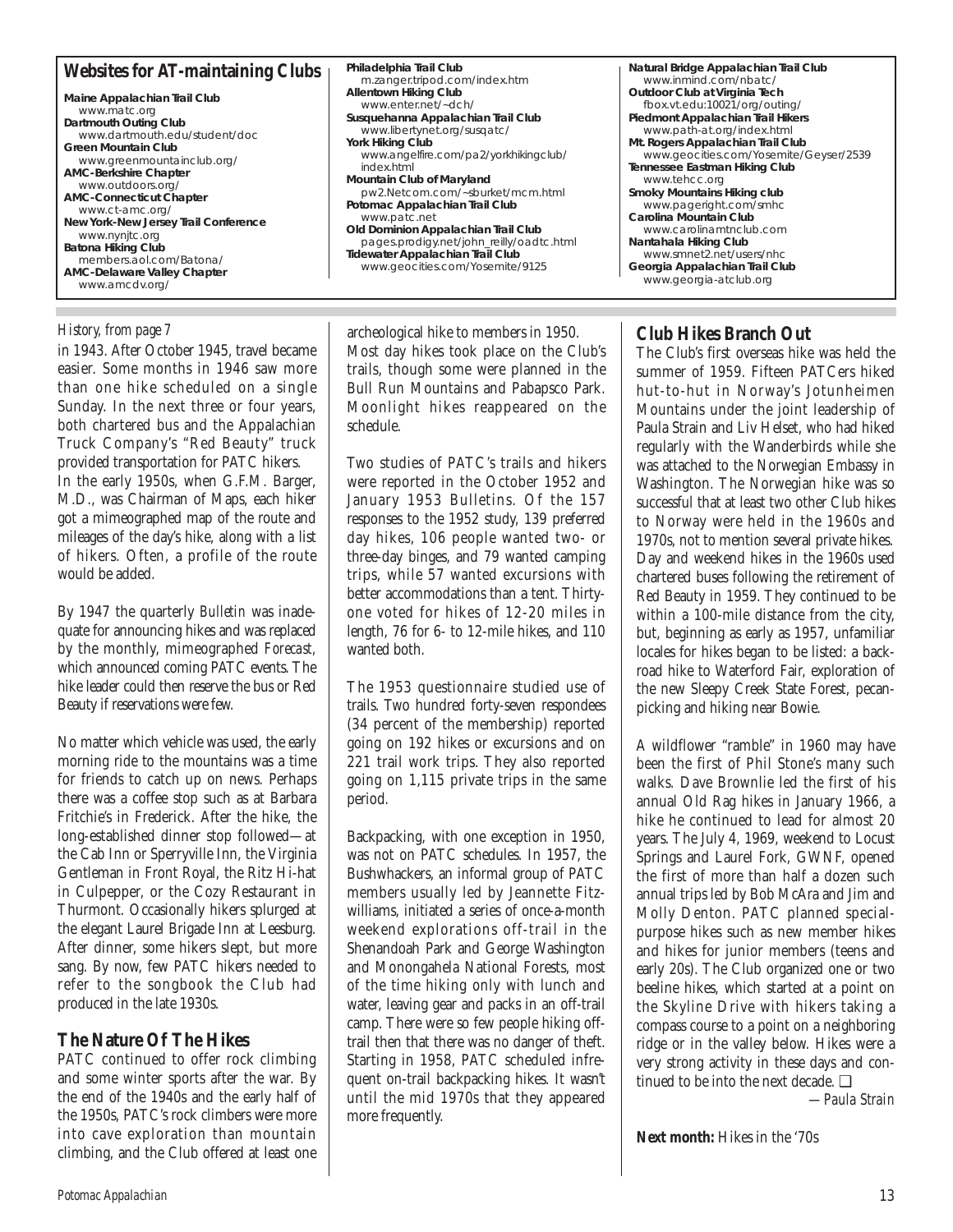## **NOTICES**

### **NEW NOTICES**

**LONG DISTANCE HIKING WORKSHOP** at Bears Den Hostel, Bluemont, Va. Join Bears Den Hostel Manager and 1996 Appalachian Trail throughhiker, Melody Blaney on October 14 and 15, 2000, for an informative weekend discussing and demonstrating backpacking skills required for a long distance hike. This workshop is designed for the beginner and experienced backpacker who is planning a long hike of any distance. Cost: \$40. Overnight lodging at the hostel is available for an additional cost (\$12 for members, \$15 for non-members, plus tax, per night). For reservations or information: Bears Den Hostel, 18393 Blueridge Mountain Road, Bluemont, Va. 20135; 540/554-8708; bearden @crosslink.net.

**FOR RENT:** Canaan Valley four seasons resort vacation home "Chamonix." New four bedroom, two bath, fireplace, hot tub, deck, BBQ, all amenities. Beautiful wooded mountain location near hiking, biking, skiing, and fishing. \$450 for three nights (summer rate). Call 800/633-6682 or e-mail: rentals@timberlinerealty.com.Ask for "Chamonix" #82 Mountainside.

**NEEDED FOR BLACKBURN TRAIL CENTER**. Wooden porch furniture and picnic tables. Call Chris Brunton 703/560-8070

### **VOLUNTEER OPPORTUNITIES**

**BEARS DEN HOSTEL,** owned and operated by the Appalachian Trail Conference, is looking for groups or individuals to help with various projects of the facility and grounds. On the schedule for this year: painting, tending gardens, building a new tool shed; replacing a deck, building a privy; and office work. Bears Den is a stone lodge located 250 yards from the AT near Bluemont, Virginia and the ATC in Harpers Ferry. We will provide one night's free lodging if you are interested in joining us for any of these projects. INFO: Melody Blaney or Patii Landovek, Managers 540/554-8708 or bearden @crosslink.net.

**IN SEARCH OF HIKING STORIES:** Got a hiking strategy for frustrating situations or a personal story of overcoming adversity? I'm putting together a new book for hikers. Deadline is July 10, 2000. INFO: Rus VanWestervelt rusvw@yahoo. com or P.O. Box 20031, Baltimore, MD 21284.

**BEARS DEN HOSTEL** is recruiting volunteers willing to lead a series of workshops and programs and share what they know. The workshops are part of a continuing series of educational programs organized by Melody Blaney, manager of the hostel, and are held on weekends at the historic facility along the crest of the Blue Ridge, near Bluemont, Va. Melody needs volunteers to lead workshops on environmental education, nature activities (e.g., bird watching), writing, painting, and preservation of wildlife and natural habitat. Bears Den is a hiker hostel owned and operated by the Appalachian Trail Conference. INFO: Melody Blaney, Bears Den Hostel, 18393 Blueridge Mountain Rd, Bluemont, Va 20135, 540/554-8708, or bearden@crosslink.net.

**TRAIL REPORT COMPUTER DATABASE PERSON:** Volunteer needed to come in 2-3 nights a month to enter trail work reports in the Club's database. If interested call Heidi Forrest at 703/242-0693 x12,or e-mail heidi@erols.com.

**NEEDED: VOLUNTEER COORDINATOR—**a Club member to coordinate volunteer opportunities and place volunteers in jobs. There is currently no placement system to match volunteers with open tasks; you can devise and implement one. No experience needed, just a general understanding of Club activities and a willingness to work. Most work will take place at the headquarters in Vienna. Call Mickey McDermott, vice president for volunteerism, at 703/866-0928, or e-mail him at itmcd@erolscom.

**THE SALES OFFICE** is looking for volunteers interested in working as little or as long as you can manage it—Monday through Friday between 9 and 5 p.m. If interested,please contact the Sales Coordinator, Maureen Estes, by either calling headquarters at 703/242/0693, ext. 19, or by email at patcsales@erols. com.

**NOT INTERESTED IN WORKING OUTDOORS?** PATC has a continuous need for Headquarters Volunteers willing to help out with a variety of tasks—from manning the sales desk in the evening, to providing typing or office support. It takes a lot more than trail workers to keep the Club going! INFO: Wilson Riley (wriley1226@aol. com) 703/242-0693, Ext. 11.

**PATC OVERSEERS** get BIG discounts from the following merchants who support our volunteer programs: -Blue Ridge Mountain Sports (Charlottesville/ Tidewater)-20% -Hudson Trail Outfitters (DC Metro Region) 15% -The Trailhouse (Frederick, MD) 15% -Casual Adventures (Arlington, VA) 10% -Campmor (Mail Order via PATC HQ) 10%. Check the back page of the PA for the latest trail, cabin,and shelter overseer opportunities.And all PATC members receive a 10% discount from Blue Ridge Mountain Sports. Be sure to have your membership ID or overseer ID ready when you shop.

**SHENANDOAH MOUNTAIN RESCUE GROUP (SMRG)** is seeking people interested in wilderness search and rescue. New member orientation meetings are held every month at PATC headquarters. NO EXPERIENCE IS NECESSARY.INFO: SMRG Operations 703/255-5034, then press #5.

### **HIKING PARTNERS**

**SLOW HIKER (10 MILES PER DAY)** who has done 1200 miles of AT seeks companions for sections of the southern half: Catawba to Daleville,Va. (June 5-7), Daleville to Glasgow (June 8-13), Glasgow to Tyro, Va. (June 14-18), Tyro to Rockfish Gap VA (June 19-21), Franklin to Nantahala River NC (June 27-30), Nantahala R. to Fontana (July 1-3), Fontana to Davenport Gap (July 4-11), Davenport Gap to Allen Gap (July 12-16), Springer Mt. To Hiawasse, Ga. (Aug 2-9), Hiawassee to Franklin, NC (Aug 10-14), Allen Gap to Erwin, Tenn. (Aug 15-20), Erwin to El Park, NC (Aug 21-24), Elk Park to Damascus, Va. (Aug 25-31), Damascus to Troutdale, Va. (Sept 11-15), Troutdale to Atkins VA (Sept 16-17), Atkins to Bland VA (Sept 18-22), Bland to Pearisburg , Va. (Sept 23-26), Pearisburg to Catawba , Va. (Sept 27- Oct 3), Rockfish Gap to Front Royal , Va. (Oct 4-14). George Meek ("Poet") 703/875-3021 or gmeek@mciworld.com.

### **HIKING VACATIONS**

**WALKING HOLIDAYS.** This is an invitation for you to join a small party and enjoy a week exploring the Lake District of England or Northumbria. Holiday dates are July 8-15, August 19-26, September 9-16 for Lake District tours or June 10-17 or July 1-8 for Northumbria tours. INFO: Derek Teasdale, 0044/191-2520752, DTeasdale1@aol.com, or http://members.aol. com/DTeasdale1/

**GELINAS MANOR VICTORIAN BED AND BREAK-FAST** offers a 20+% discount on space available to hikers who would like a room (and bath) for the night while hiking through the Boiling Springs, Pa area. Gelinas Manor is located about 100 yards from the Boiling Springs Post Office and the Appalachian Trail and has available fax and e-mail service for hikers. INFO: Leo Gelinas 717/258-6584, gelinasmanor@aol.com,

or http://pts.placestostay.com/gen\_prop.asp? hotel  $id=18403$ 

### **LOST and FOUND**

**Found:** 1) A pair of eye glasses in a black FourEyes container left at Corbin Cabin May 13-14. 2) Sierra Designs tent at Doyle River Cabin 5/19. 3) Toddler's leather booty. Various articles still unclaimed from the Dogwood Half-Hundred hike.

**Lost:** Nikon Camera lost at Pocosin Cabin May 13 weekend.

If anyone should know anything about the above articles lost or found, then please contact Pat Fankhauser at PATC HQ, 703/242- 0693, ext. 17.

### **WANTED/FOR SALE**

**WANTED:** Mamiya ZE-X 35mm camera body. Have an older camera lying around in your closet that you would like to get rid of? I currently have lenses that will fit this specific camera body. My former ZE-X has bit the dust, so I am looking for a replacement. Price negotiable. Contact Susan Bly at 304/258-3319 or e-mail sbly@shepherd.edu

**WANTED:** Someone with pickup truck to take away a truckload of firewood (blue ash cut down January 12, 2000). Wood is stacked in Bernie Morgan's back yard (Hyattsville, Md), accessible by a wide alley.We periodically carry our seasoned wood to cabins by car but cannot long store this large amount and hope it might be useful to a Club member. INFO: Bernie and Mary Morgan 301/864-1324.

**WANTED: USED WORKING CAROUSEL SLIDE PRO-JECTORS.** If you have a working carousel projector you no longer use, PATC could use it for meetings and classes held at HQ. The last working projector disappeared more than a month ago and has not returned. If interested please drop it by PATC HQ or give us a call at 703/242-0693. ext. 11 or 12.

**PAIR OF PETER LIMMER BOOTS:** These are widely recognized as the best hiking boots made in the U.S., built to measure by Peter Limmer & Sons in Intervale, NH. I have a pair of men's boots, sized around 13 or 13 1/2, made for me some years back and completely rebuilt recently. Sad to say, my aging feet no longer fit in them since the rebuild, so they're available at the \$100 cost of the rebuilding. The payment will be donated directly to PATC, so we will all benefit. Call Richard Frankel,202/547-3118,to arrange a try-on.

## **PAID OPPORTUNITY PART-TIME OFFICE AND FIELD SUPPORT NEEDED** for

this summer's trail crew and trail patrol programs. Anyone, 18 years or older, with own transportation may apply. Contact Wilson Riley at 703/ 242- 0693 X11 or see our web page at PATC.net for additional information.



*Notices are published free of charge for PATC members only. PATC cannot vouch for any of the advertised items. No commercial advertisement or personal notices unrelated to hiking will be accepted. Deadline for inclusion is the first day of the month preceding issuance of the newsletter. Notices will be run for 3 months unless we are otherwise advised.*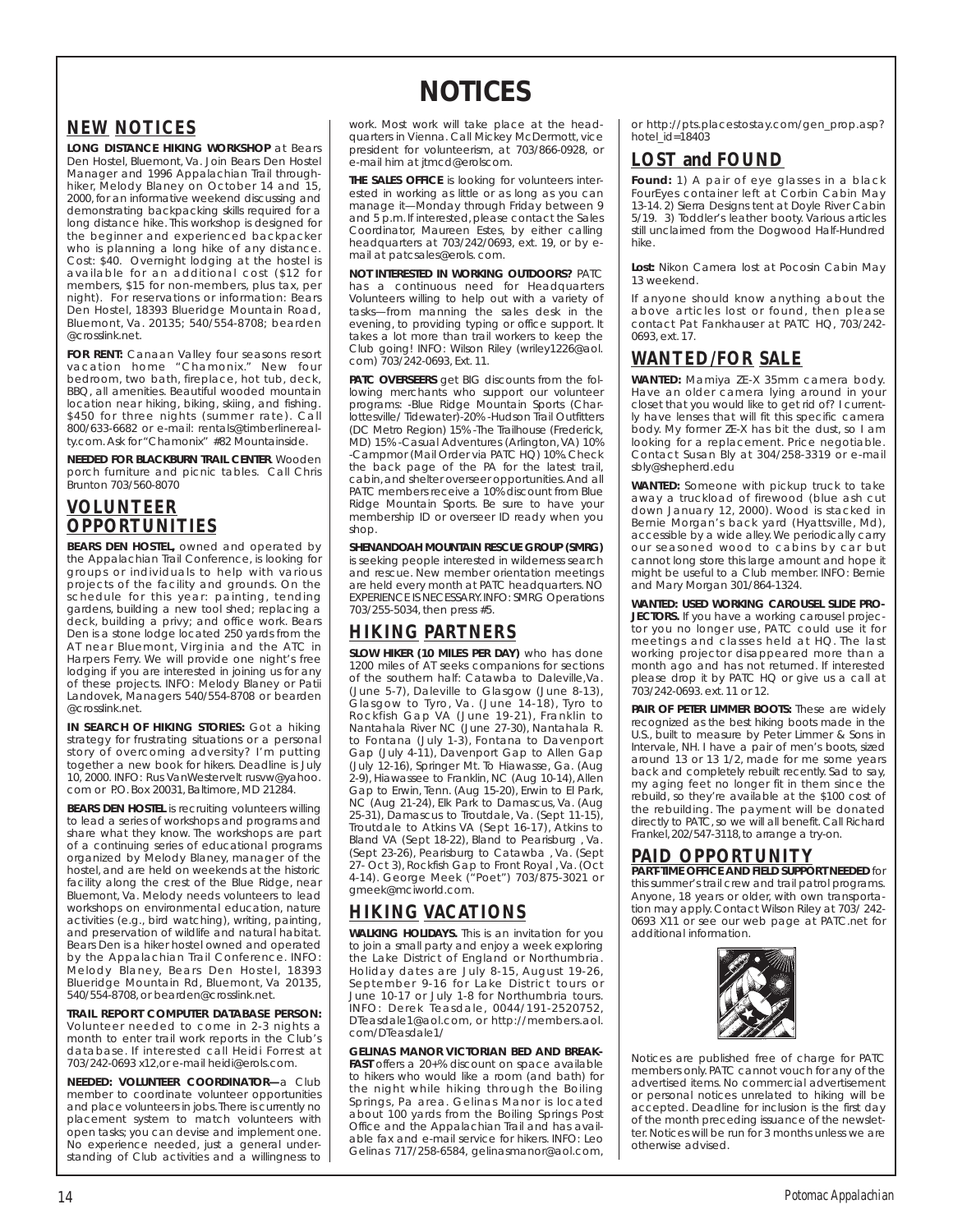## **Encountering Equestrians on Trails**

**M**ost of us hike on trails that are shared<br>with equestrians. We can expect to meet horses and their riders. If we run on trails, we can even expect to overtake equestrians and want to pass them. How should we pass each other on the trail?

Here's how the horse (or mule) sees the situation. It tries to assess what this thing is in the trail. Its survival instinct tells it to run if it can't match us with its pattern for "harmless human." Our domestication of the horse has taught it to suppress this fright-flight instinct and to take its cues from the rider, but its own assessment may be telling it to run.

Furthermore, a horse sees best to either side, less well directly ahead. On a narrow trail, its limited forward vision slows its ability to make its own assessment.

Why wouldn't a horse register a hiker as a harmless human? The answer varies with every horse, rider, and hiker encounter. Perhaps the hiker has a towering backpack or is carrying a hiking stick or trekking poles, or is wearing a poncho or a headnet. Perhaps horse and rider had a previous bad experience with a hiker and both are

nervous! Perhaps the encounter occurs on a section of trail that always spooks the horse. One rider related that his horse gets nervous every time he rides through a particular section of trail—for no apparent reason. Perhaps the first time on that trail the horse caught the scent of a bear and remembers the spot.

### **What's a hiker to do?**

The most useful action that the hiker can take is to speak in a pleasant tone to the horse and to the rider. "What a great day to be out on a trail!" "Are you going up to the overlook?" "What big ears you have, Mr. Mule." Most animals will be calmed by the pace and tone of human conversation. Perhaps the rider relaxes as well—riders tell of encounters with sullen or angry hikers. Hiking sticks, trekking poles, pickmattocks,

whatever you have in your hands should remain at your side or grounded, not over your shoulder. Keep a distance from the horse and rider. Any move to touch the animal, reins, or bridle may be taken as a threatening move by the horse—and by the rider.

On a narrow trail, either the hiker or the equestrian will have to step off the trail.

Negotiate this with the rider. The rider may prefer to back the horse off the tread, so the horse can watch you go by. If the encounter is on a very narrow tread cut into a steep slope, there may be no way to pass with a comfortable separation. You might offer to turn around and walk back to a wider place. If you are hiking with friends or doing trail maintenance and the equestrians want to ride through, it may help if all the hikers and their gear move to the same side of the trail so that the horse doesn't have to run a gauntlet.

If you are a runner and you are closing on a group of riders ahead, you will probably want to pass them. Begin by calling to them to get their attention. Stop. Then ask the best way to pass—even if you think you know the best way to pass. They will probably move the horses to the side. You can walk past, then resume running. Again, the most useful action on your part was the friendly conversation.

These tips should help avoid bad encounters and will allow you to continue enjoying your hike or run. ❑

*—Wil Kohlbrenner*

## **The Mason Dixon Trail**

It was one of those late winter days in<br>February when everything is gray. The air February when everything is gray. The air was heavy with moisture looking for a place to condense. The snow that had threatened but bypassed the Washington rush hour had chosen central Pennsylvania as its final resting place, leaving the trees limned with white. It made you wish that Punxsutawney Phil had stayed in bed. You wish that you had too.

We stood at the western terminus of the Mason Dixon Trail, a 187.2-mile pathway that runs roughly southeast from Whiskey Springs on the Appalachian Trail just south of Harrisburg, Pa., to Chadd's Ford north of Wilmington, Del. The Mason Dixon Line, for which the trail is named, runs east-west, separating Maryland and Delaware from Pennsylvania. It would have marginal historical relevance had it not been for slavery and the Civil War, where it served as a sociological, philosophical, and ultimately confrontational line of demarcation. The relationship between the trail and the line is mnemonic rather than geographic, as the trail is at best in the general vicinity of the line, crossing it only twice over its entire length.

Facing 17 miles of road hiking, we set off, the wet cold penetrating to the bone. The monotonous, impervious pavement soon gave way to contemplation, the mind freed from concentrating on the tread and the terrain. In the information age of the global positioning system and topological computer maps, a straight line marking the boundary between two states hardly seems noteworthy. But in the 17th century, finding the line was a prodigious feat, testimony to the indomitable spirit and technical abilities of the two men who surveyed it between 1763 and 1769, Charles Mason and Jeremiah Dixon. But that's another story.

Hiking country back roads rather than hiking leafy trails is the pedestrian equivalent to driving north on Route 95. The extent of humanity's pervasive impact on nature stands in stark contrast to the preferential hiker's milieu. In the forest you see trees and an occasional deer. On the road you see lawn ornaments festooning the greenswards of Levittown gone awry.

And then there are the dogs. Pennsylvania must have a tax deduction for dependent dogs, as every house has at least one and most several. You are assaulted at every turn by canine guardians of their masters' abodes, unaccustomed to things that move along the road on two feet instead of four wheels. Raising the hue and cry to prevent

*See Mason Dixon, pag 16*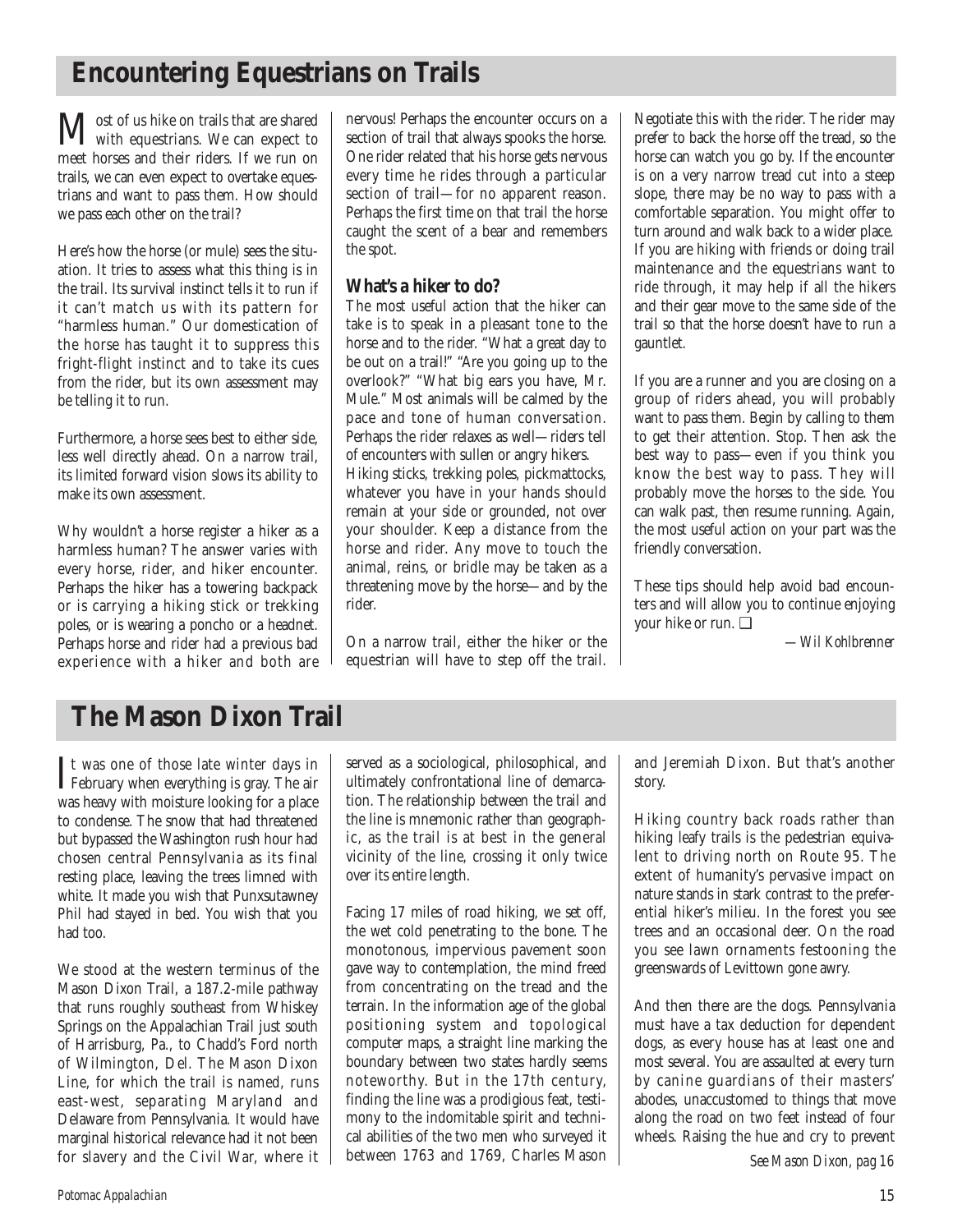### *Mason Dixon, from page 15*

even a hint of trespass, they continue long after you have passed until the air is filled with the cacophony of piercing yelps.

After a few hours of macadam marching, we stopped for lunch at a back-roads intersection. We saw two men clearing brush in a field by the side of the road. As we got up to leave, one of them asked what we were doing. We told him we were hiking the Mason Dixon Trail. His expression conveyed that he wasn't convinced we were altogether rational.

At long last, we left the road, entering Gifford Pinchot State Park, the twilight marking the beginning of the end of a long day. It was a joy to be back on the trail in ankle-deep, slushy snow, proving yet again that all things are relative. Nothing but the trees and the occasional spoor of a restive rodent. Gifford Pinchot was purportedly the first American trained in forestry and served as Chief Forester of the U.S. Forest Service from 1898 to 1910. He is credited with the establishment of over 200 million acres of national forest and for the land management rules that govern their use. According to President Theodore Roosevelt, Pinchot "rendered literally invaluable service to the people of the United States." Pinchot subsequently served as governor of Pennsylvania, evoking a conservationist agenda during his tenure of more than a decade.

Gifford Pinchot's rules for forest management were probably appropriate in the context of their creation. Trees were natural resources, and the small but expanding population was surrounded by vast tracts of wilderness. Logging roads to harvest the bounty of forest products in economical clear-cut swaths may have been appropriate in 1900. But it makes no sense in 2000. Today the practices of the U.S. Forest Service merit our reconsideration. National forests belong to the people not the lumber companies. Trees could and should be grown on private tree farms for periodic wood harvests and the national forests managed by the Department of the Interior as adjuncts to the national parks. We need another Gifford Pinchot.

Such are the musings of a hiker constrained to the tarmac. Strains of Woody Guthrie's "This Land is Your Land" ring in your ears, drowned out by the roar of a four-by-four in low gear. And in spite of the dogs and the trucks and the trash, it was a good hike. They all are. And as for Mason and Dixon? That story will have to wait for another hike. And besides, we haven't even crossed their line yet.

*—Bill Needham*

## **Cabin Corner—Potty Talk**

There's been a lot going on in the PATC<br>Cabins system lately. The Glass House cabin has just undergone a badly needed reconstruction job in the bathroom thanks to overseer Maureen Estes and her band of volunteer workers. They put in a new toilet and new flooring. It's not quite finished yet, but it's much better than it was.

James Booker (overseer) and Tyler Somerville (cabins regional supervisor) both took care of some badly needed floor work in the bathroom at Catoctin Cottage. They also installed new drywall to fix a large bashedin hole in the wall that someone was inclined to make near the front door.

Bear Spring cabin has new overseers to bring it back to life. Lisa and Joe Ratajczak have fallen in love with it and will be giving it a lot of attention this year. Of course there is a couple of years' worth of work to be done there. Their first item on the "to do" list is dig a new outhouse pit. That's got to be love.

If you're hiking on the AT in Pennsylvania around Milesburn Cabin, then you have to check out the new steps that lead up from the cabin to the outhouse. Overseers Tyler Somerville and Tim Young worked together with scouts from Troop 980 and their Venture Crew 980 leaders to create a 15 step stairway as an Eagle Scout Project for project leader Rick Costello. The stairway makes it safer for cabin users to travel up that 30-degree incline, especially in wet or snowy weather.

While we're on the subject of outhouses, there are certain ones in the system that the overseers have to take really drastic measures to keep control of the waste. Take Hermitage Cabin in Michaux State Forest Pennsylvania for example. According to Forest Service and Department of Natural Resources regulations, overseer Charlie Irvin, Tyler Somerville, and others had to take kerosene and literally burn out the debris from the pit. Charlie said it's now good for about five years. Tyler commented that it was a pretty amazing sight to see. Marshmallows anyone?

Beginning June 16th, the Garlan House will no longer be in the PATC Cabin Rental System. The five-year lease we opened with Mr. and Mrs. Garlan in 1996 has come to its end. The Council has voted not to renew the lease as it would not be in the Club's interest financially to continue it. It would take substantial volunteer time and effort, in addition to the monies needed, to bring this cabin up to PATC standards. We're grateful to the Garlan family for allowing us to enjoy the use of their cabin and the wonderful view of Old Rag Mountain that it has  $\Box$ 

> *—Mel Merritt Chairman, Cabins Maintenance*



*New Steps to the privy at Milesburn Cabin*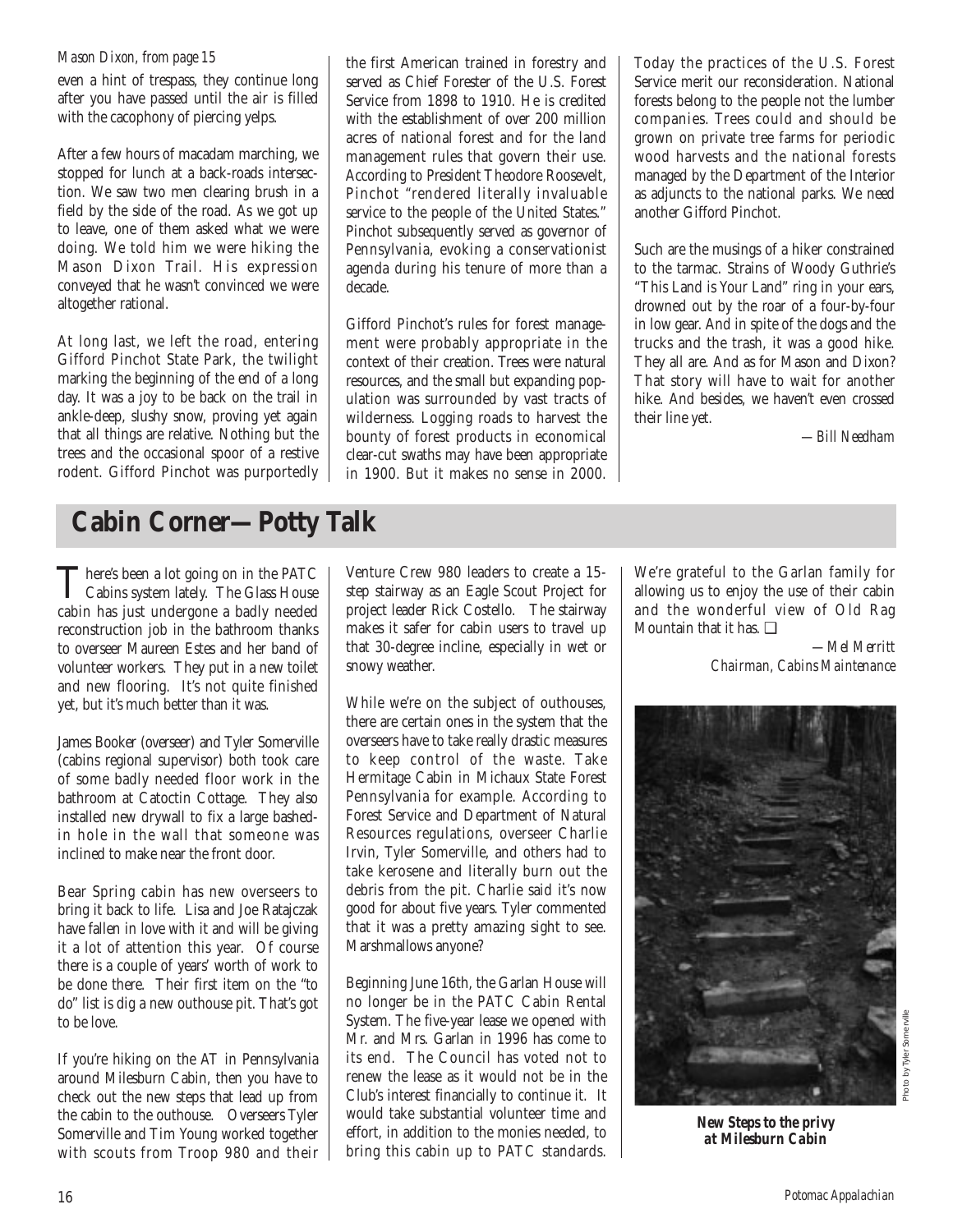**Invitation to Cadillac Crew's Grand Opening of Shockeys Knob Relocation of the Tuscarora Trail 8-9 July 2000 Brill's Cabin, Shockeysville, Va.**

The Cadillac Crew is pleased to announce the opening<br>of the new Shockeys Knob off-road relocation of the<br>Theorems Thil This planting hyperges a silling will add Tuscarora Trail. This relocation bypasses a zillion miles of trekking on hard-surface highway across the Virginia/West Virginia border. Dr. Byron Brill provided an easement for the construction of the major portion of the new trail. In addition, the Caskey family, represented by Mr. Larry Caskey, has granted permission for hikers to use approximately a mile of trail across their land on top of Shockeys Knob and Sleepy Creek Mountain. This relocation gives trail users access to West Virginia's Sleepy Creek Wildlife Management Area from the PATC land on Shockeys Knob.

The Cadillac Crew began work on the Shockeys Knob offroad relocation in March 1997. In August 1999, the Crew decided to open the trail pending completion of the final treadwork. Please join us for our grand opening of this trail relocation. The dedication ceremony, followed by dinner, will take place at 5:00 PM on Saturday, July 8, 2000, at Dr. Brill's cabin. Come out early to help with planned trail work or to hike a marked short or long loop on the new trail. Bring your camping gear and stay overnight for a bonfire and more trailwork or hiking on Sunday.

### **RSVP**

If you want to attend, please respond by June 28, 2000 by e-mail or phone call to Fran Keenan, outdoorsnow@ mgfairfax.rr.com, 703/938-3973, or Jon Rindt, jkrindt @erols. com, 540/635-6351. Please provide your name, your phone number, when you will be arriving, the number of people in your party, and whether or not you will be staying overnight.

### **Tails from the Woods by George Walters**



### **Joe Clapper Finishes the Tuscarora Trail**

At 4:35 AM on Monday, March 13 in the cold and dark, Joe crested the long climb up Overall Run and reached the Appalachian Trail and completed his journey. He had done 252 very tough miles in less than four days. The Tuscarora is gratuitously hard, rocky, and isolated. The weather sucked with rain, storms, and, on the last night, bitter cold. And Joe actually ran far longer than 252 miles, as he got lost on several occasions.

Many friends helped Joe by crewing for him and running (and walking) with him. On the final ascent, three people accompanied him to the top. While the help of all of these people was instrumental to Joe's success, it was his positive attitude that got him through. I saw him at Elizabeth Furnace and went with him to the Veach Gap Trailhead. He had last slept two nights before. He wasn't going fast, but he was moving, alert, and upbeat. He was truly amazing.

*—Anstr Davidson* from the Virginia Happy Trails Running Club website, www.vhtrc.simplenet.com

## **Mike Karpie's Photo Tips: Lenses, Part One: Which Lenses Should I Pack?**

**T**iny flowers, panoramic vistas, fleeting<br>glimpses of wildlife...there is so much<br>the partner of film and handlen and at the all to capture on film, yet how can we get it all without lugging tons of equipment?

**Option One:** Carry a super "All-in-One" zoom lens. The most common size is 28- 200mm. In the past these lenses were extremely large and heavy, newer models are relatively compact, lightweight and provide an adequate range of capabilities.

**Option Two:** Prepare for a specific type of photography. For instance, if you intend to concentrate on wildlife photography you

might want to just carry a telephoto or telephoto zoom lens. A size of 300mm is recommended. If you wish to include scenic shots you might also pack a compact wideangle lens. Substituting the wide-angle lens with a macro lens or adding a set of closeup filters will expand your capabilities to include flowers and other minute subjects.

I prefer to use Option Two. While I am hiking I keep my 300mm lens on the camera and carry the camera in my hand, always ready for wildlife. I keep my wideangle lens close at hand so I will be less likely to pass up scenic shots. When the



other lenses are packed away I am less likely to use them because of the extra effort to retrieve them from the pack.

**Next month:** Lenses, Part Two: Using Your Lenses.

The archive of Photo Tips and sample photos can be found at: http://www.geocities. com/mkarpie/tips.html ❑

*—Michael Karpie*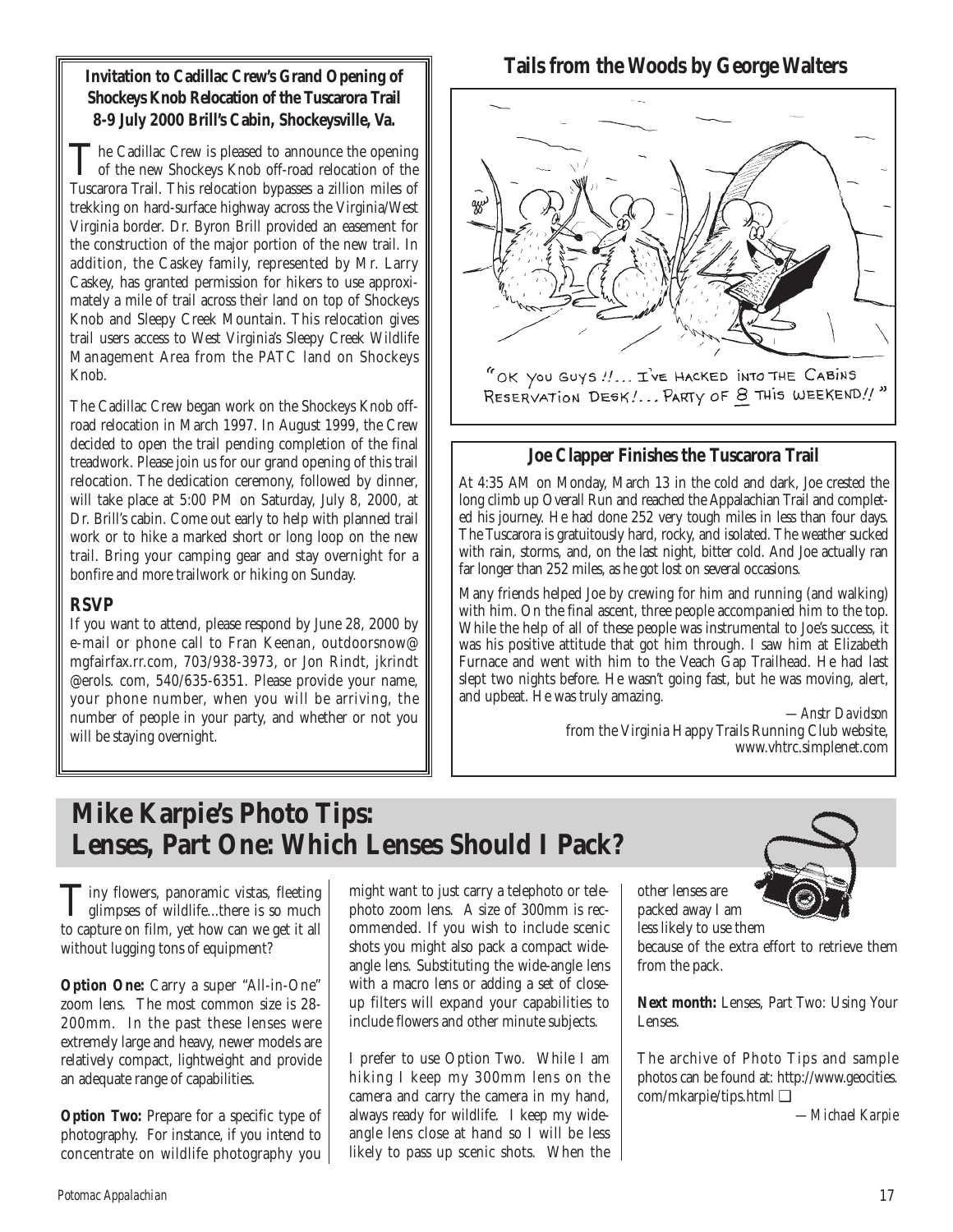## **Trailhead**

 $\prod$  f overseers haven't noticed it by July, then<br>they have a surprise in store when they they have a surprise in store when they visit their trails. With all the spring moisture, the weeds and grasses have gotten a head start and are growing rapidly. Looks like the new millennium has brought a banner year for the weeds.

### **Opportunities**

If you are looking for an outdoor experience, fun, and some hard work, the Shenandoah National Park Summer Crews are in need of volunteers. No past experience is necessary. Trail Crew Staff will work with the crew and guide them through maintenance procedures for trail erosion, brush removal, blowdown removal, sidehill construction, and treadwork. All of the necessary instruction and tools will be provided, as well as meals and housing. Openings are available: July 30-August 4 (2-3 vacancies), August 6-11 (5-6 vacancies), and August 13- 18 (5-6 vacancies). Contact Heidi Forrest at 703/242-0315 ext. 12 or visit the PATC Web Page at http://www.patc.net for additional information.

### **Blowdowns! Blowdowns! Blowdowns!**

Shawn Green, SNP Trails Coordinator, reports the spring opening of Park trails is complete. The official count is 3,092 blowdowns cut off park trails by NPS and PATC crews. This enormous task was completed without incident or injury. Our thanks to the PATC volunteers and NPS employees for their careful efforts and long hours.

In the interest of resource protection, the superintendent's office provided a 6-week "chain saw window" for opening trails in Wilderness. 1,917 blowdowns were cut off trails in wilderness areas and 1,175 blowdowns were cut off other backcountry trails.

Ice storms and hurricanes aside, 3,000+ blowdowns cut out following a mild winter is a new record and a sign of things to come. For a 6-month period this represents 6 blowdowns per mile of trail or 16 trees falling across our trails each day. Yikes! NPS and PATC trail maintainers can expect to be very busy clearing large numbers of blowdowns for the next several years.

For the most part, we are dealing with dead

oaks related to the gypsy moth infestation ('87-'94), but around the same time ('92- '93) the pine bark beetle was active killing southern pines on the drier SW slopes. Then there are the dead and dying hemlocks, but unlike the oaks the hemlocks generally fall apart from the crown on down. So a number of different trees are all coming down in the forest in the space of a few years.

Watching the dead oaks fall over the years, they seem to come down on a random basis as the root ball rots away rather than with major storm events, but a little wind always helps. During the drought months of the last two years more trees came down during the few wet months, which makes sense. This spring NPS crews cleared several trails in April, then had to cut them out again in May.

Again, we are guessing that the majority of the standing dead trees will be on the ground in the next five years, and we will look back at these years as the good old days when dead oak trees literally rained down upon the trails. I imagine that the trail maintainers of the 1940s had a similar experience with American Chestnuts following the chestnut blight of 1932.

In the meantime, keep Park Trails staff and PATC trail maintainers informed of down trees and we will do our best to keep the Park's trail system open and clear.

### **Rain and Fog Doesn't Stop Relo**

The North District Hoodlums dodged showers and fog on Skyline Drive to work on the new AT relocation on Compton Peak in mid-May. The crew dug sidehill trail through the Mountain Laurel and installed several large rock steps before retiring to Indian Run Hut for a Tex-Mex feast.

### **Scouts 72, Waterbars 0**

Saturday, May 20th, Mike Karpie was joined at Beagle Gap by Ryan Schubert and members of his Boy Scout troop (Troop 7, Free Union, Va.) to tackle his Eagle Scout project. We thought we'd be doing well to rehab 16-22 of the waterbars on the south slope of Little Calf Mountain over the weekend. As it turns out, we managed to work 34 waterbars on Saturday alone!

Saturday night Ryan, several of his buddies, another adult, and Mike feasted on steak (grilled over an open fire), corn on the cob, Mike Karpie's Famous Gourmet Instant Hash Brown Potatoes enhanced with wild scallions (a must for any gathering), and home-baked apple pie. The pie was only produced after the scouts were given a hard time for not bringing the ingredients for s'mores. After all, they're scouts, that's what they do, isn't it???

Sunday morning after a hearty breakfast, we hit the trail on Bear Den Mountain to rework some of the waterbars on the north slope. We ended up reworking 38 of them and still finished in time for lunch!

The scouts (and parents) exhibited incredible enthusiasm and integrity. Under Ryan's leadership we accomplished more than four times the amount of work we had anticipated, and the quality of the work was excellent. If Troop Seven is ever in need of another project they can work in the South District, SNP district any time!

### **TGIF**

Trails Get Improved on Friday, or at least that's what happens on the Blue and White weekday crew in the SNP Central District. Not content with fighting the weekend crowds or finding the tool caches picked clean on Saturday morning, Dan Dueweke and Charles Hillon have launched a crew that offers "weekday warriors" the chance to participate in trail maintenance activities. The first outing was held in May and included overseers Mr. and Mrs. S.V. Dove and Gary Steele, who provided the necessary horsepower to tackle some treadway problems in White Oak Canyon and Nicholson Hollow. Accommodations at the famous Rock Spring cabin were enlivened by Dan's five-alarm chili, which was shared with a grateful crowd of through-hikers overnighting at Rock Spring hut. With any luck, this will become a regular event, so if you have some weekday time to kill, contact Dan or Charles, or watch the Trails Forum on the PATC website for future outings.

### **Ten-Mile Loop Trail in Pennsylvania**

For those not aware of it, the PATC North *See Trailhead, page 19*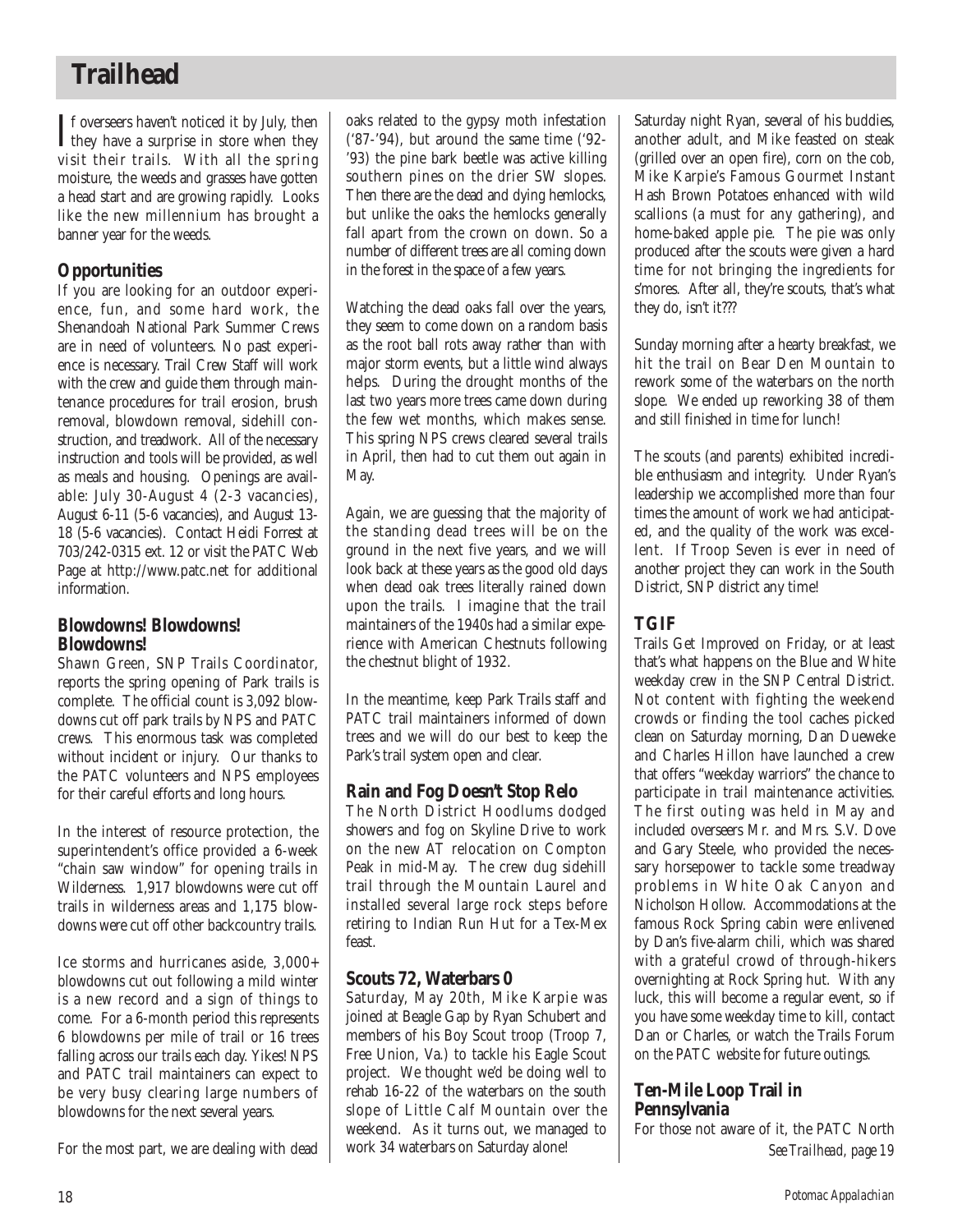## **Trailhead**

Chapter (Pennsylvania) has opened up the old AT location between South Mountain and Caledonia. The trail has been named the Raccoon Run Trail. The combination of the Raccoon Run Trail and the AT makes a ten-mile loop hike. A register has been installed near the South Mountain end of the Raccoon Run Trail and already lists users.

The Spring 2000 edition of The Register had an article about the new Ensign Phillip Cowall Memorial Shelter. The old shelter located nearby has been dismantled. There are plans to re-assemble it on the Tuscarora Trail near Colonel Denning State Park in Pennsylvania. Work will occur at various times during the summer. Interested persons should contact Charlie Irvin for the schedule.

### **PATC Assists Konnarock Crew**

The Blue and White crew was on hiatus in May. Several of the crewmembers, Kerry Snow, Charles Hillon, Cliff Wiley, and Don Watts, journeyed south to the Mt. Rogers area to join the ATC Konnarock Crew. The Crew rebuilt tread along the AT on Wilburn Ridge, constructing three rock turnpikes and numerous waterbars and check dams. The trip to Sugar Grove (the Forest Service camp that hosts the Konnarock Crew) has become an annual tradition for the PATC crewmembers. Working with the ATC crews allows trail maintainers to pick up some new skills and see different parts of the AT.

### **Handtruck on a trail?**

The Massanutten Crew needed rocks for a retaining wall. The crew was angling a section of new trail down a steep bank, where the new trail would merge into a nice old wagon road. The retaining wall would support a long ramp at a moderate grade across the face of the steep bank.

Rocks were available within a few hundred feet in either direction along the wagon road, but how to transport them to the site of the wall? Rocks of moderate size could be carried or flipped end-over-end, but the crew wanted to top the wall with massive rocks—rocks that could not be tipped off the wall by teenage boys showing off to teenage girls. Getting such a large rock into a wheelbarrow and balancing the wheelbarrow seemed likely to overstress the wheelbarrow. Trying to balance an overloaded wheelbarrow with a crewmember on each side might not work, with the possibility of the rock tipping out of the wheelbarrow onto a foot.

The wagon road's surface was fairly smooth and had a moderate grade. A sturdy handtruck, with heavy-duty rubber tires, was used to move the large rocks. A rock was tipped onto the truck with a pry bar, and the truck was used to wheel the rock up or down the wagon road. It was easier than moving a kitchen appliance, since all the weight was concentrated in the area right over the wheels. The rock was never more than a few inches off the surface of the road, and if it tipped over there were no toes nearby. The spacing of the handtruck's wheels and the low center of gravity of the rock made tipping unlikely.

All the rocks were moved with ease.

### **Rotate that leaner!**

Hop Long and Wil Kohlbrenner were running a chainsaw on the Racer Camp Hollow Trail in West Virginia. A tall, 13 inch oak snag, with no complicating branches, was leaning across the 8-foot wide wagon road that serves as the trail tread. The tree was about 15 degrees off the vertical and lightly touching an upper branch of a live tree on the other side of the trail. There was no wind to complicate the situation.

The first cut severed the leaner from its stump. The next cut left the butt end in the middle of the trail with the trunk now ten degrees off the vertical. If the top of the snag could be nudged along the supporting tree's branch, the snag would probably slip off it and drop cleanly into an open space between other big trees. How does one move the top of a 70-foot long tree that weighs over a ton? Rhythmic pulling on a 50-foot rope attached 12 feet up on the trunk did not flex or budge the trunk.

Rotating the trunk would walk the top along the supporting limb, but how can one rotate a heavy tree trunk standing on end in soft earth?

A hole was bored through the trunk at waist height and a stout 6-foot pole was wedged

in the hole. With Hop pushing on this lever, and Wil pulling on a rope attached to it, the rotation began. After a half turn, the trunk began to slip along the supporting branch. With Hop and Wil moving rapidly out of the area, the trunk slipped off its support and dropped into the open space.

Archimedes smiled.

### **Nature's Show**

A May evening for the Cadillac Crew at Mutton Top was a lesson in meteorology as a storm front passed over providing unique cloud formations, rain, hail, and a fascinating light show. However, the evening show didn't interrupt daytime crew work that included clearing brush and blowdowns from the Cliff Trail, removing brush from behind the cabin, and opening up a view to the east of the cabin.

Likewise, later in May, rain and fog didn't deter the crew from installing some 30 check dams and 12 waterbars on the south end of the Dickey Ridge Trail in the SNP North District. For the crew's effort, overseers Richard and Sybille Stromberg invited the crew to overnight at their beautiful home with views of the Shenandoah River and Skyline Drive. Thanks Richard and Sybille for putting up with the crew's dirt, dogs, smell, and Bernie's continuous dialog. Please send any interesting tale, technical advice, individual or group accomplishments, and trail maintenance questions to Trailhead, c/o Jon Rindt, 621 Skyline Forest Drive, Front Royal, Va. 22630 or to jkrindt @erols.com. ❑

### POTOMAC APPALACHIAN

(UPS-440-280 ©2000, Potomac Appalachian Trail Club, Inc.

Published monthly by the Potomac Appalachian Trail Club, 118 Park Street, S.E., Vienna, VA 22180.

Periodical class postage paid at Vienna, VA. Postmaster: Send address changes to Potomac Appalachian Trail Club, 118 Park Street, S.E., Vienna, VA 22180.

Subscription: \$6.00 annually; \$.50 single copies.